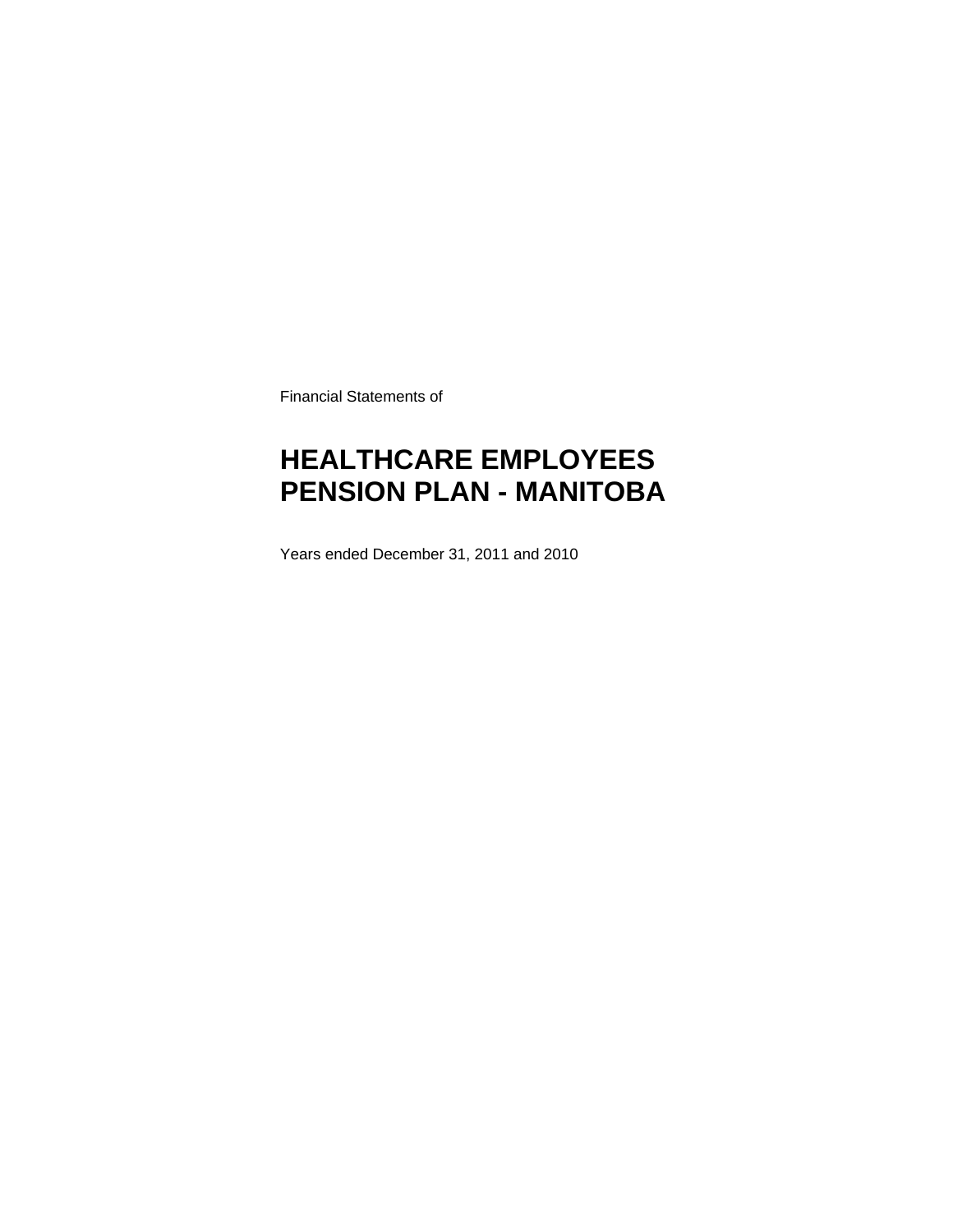

**KPMG LLP**<br> **Chartered Accountants**<br> **Chartered Accountants**<br>
Tax (204) 957-0808 **Chartered Accountants**<br>
Suite 2000 – One Lombard Place<br> **Suite 2000 – One Lombard Place** Winnipeg MB R3B 0X3 Canada

Internet www.kpmg.ca

### **INDEPENDENT AUDITORS' REPORT**

To the Board of Trustees of the Healthcare Employees Pension Plan - Manitoba

We have audited the accompanying financial statements of Healthcare Employees Pension Plan - Manitoba, which comprise the statements of financial position as at December 31, 2011 and December 31, 2010, the statements of changes in net assets available for benefits and changes in pension obligations for the years ended December 31, 2011 and December 31, 2010, and notes, comprising a summary of significant accounting policies and other explanatory information.

#### *Management's Responsibility for the Financial Statements*

Management is responsible for the preparation and fair presentation of these financial statements in accordance with Canadian accounting standards for pension plans, and for such internal control as management determines is necessary to enable the preparation of financial statements that are free from material misstatement, whether due to fraud or error.

#### *Auditors' Responsibility*

Our responsibility is to express an opinion on these financial statements based on our audits. We conducted our audits in accordance with Canadian generally accepted auditing standards. Those standards require that we comply with ethical requirements and plan and perform the audit to obtain reasonable assurance about whether the financial statements are free from material misstatement.

An audit involves performing procedures to obtain audit evidence about the amounts and disclosures in the financial statements. The procedures selected depend on our judgment, including the assessment of the risks of material misstatement of the financial statements, whether due to fraud or error. In making those risk assessments, we consider internal control relevant to the entity's preparation and fair presentation of the financial statements in order to design audit procedures that are appropriate in the circumstances, but not for the purpose of expressing an opinion on the effectiveness of the entity's internal control. An audit also includes evaluating the appropriateness of accounting policies used and the reasonableness of accounting estimates made by management, as well as evaluating the overall presentation of the financial statements.

We believe that the audit evidence we have obtained in our audits is sufficient and appropriate to provide a basis for our audit opinion.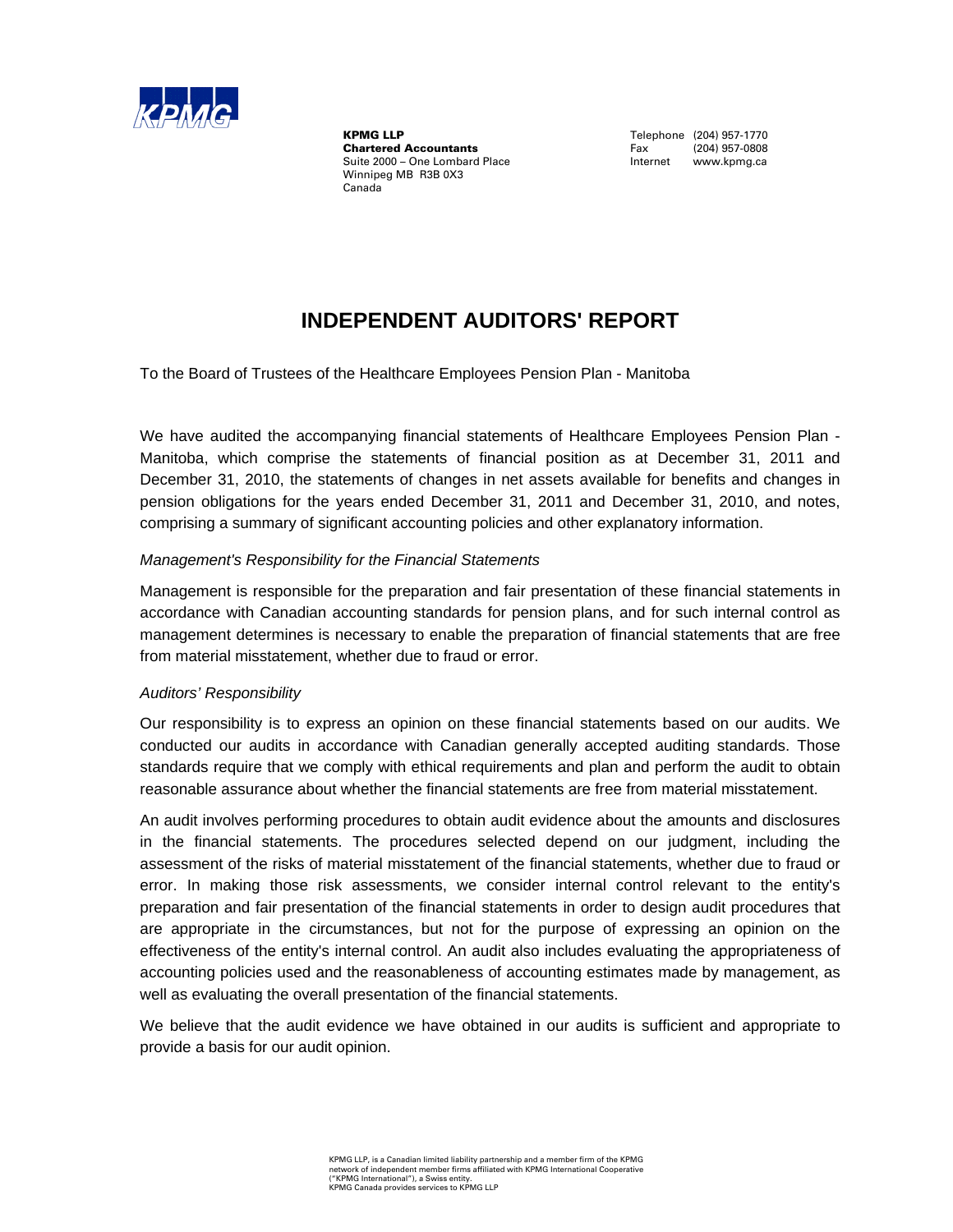

### *Opinion*

In our opinion, the financial statements present fairly, in all material respects, the financial position of Healthcare Employees Pension Plan - Manitoba as at December 31, 2011 and December 31, 2010, and changes in its net assets available for benefits and the changes in its pension obligations for the years ended December 31, 2011 and December 31, 2010 in accordance with Canadian accounting standards for pension plans.

 $KPMG$  14 $P$ 

Chartered Accountants

June 20, 2012 Winnipeg, Canada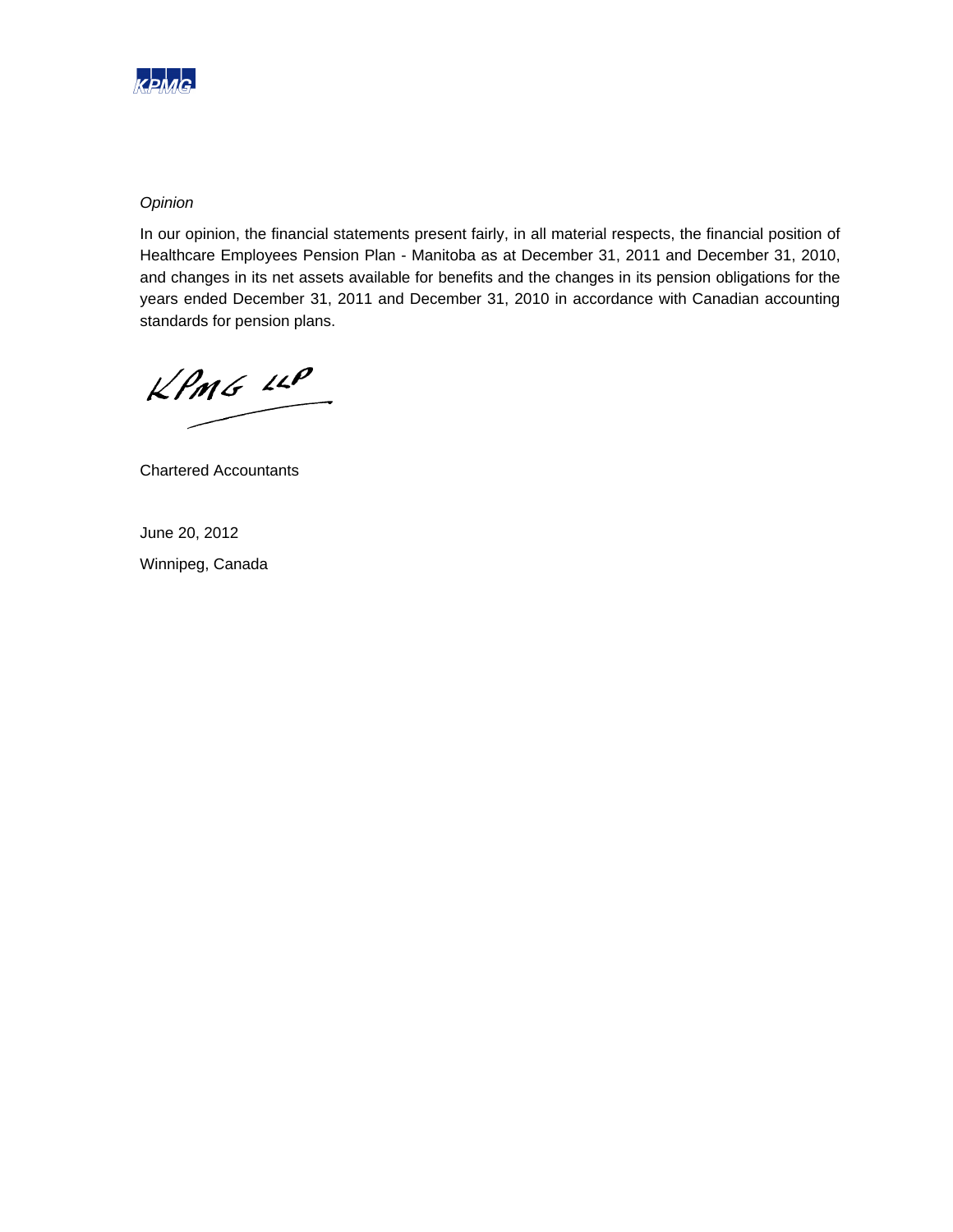**Statements of Financial Position** 

December 31, 2011 and 2010

|                                                                                                                          |    | 2011                                        |    | 2010                                          |
|--------------------------------------------------------------------------------------------------------------------------|----|---------------------------------------------|----|-----------------------------------------------|
| Assets                                                                                                                   |    |                                             |    |                                               |
| Cash                                                                                                                     | \$ | 42,106,107                                  | \$ | 50,629,131                                    |
| Contributions receivable:<br>Employer<br>Employee                                                                        |    | 10,396,821<br>9,838,262                     |    | 8,304,829<br>8,679,643                        |
| Other receivables                                                                                                        |    | 1,267,517                                   |    | 1,020,767                                     |
| Investment income receivable                                                                                             |    | 13,132,389                                  |    | 3,833,498                                     |
| Investments (note 4)                                                                                                     |    | 3,971,310,412                               |    | 3,948,341,824                                 |
| Capital assets (note 5)                                                                                                  |    | 2,384,705                                   |    | 1,493,466                                     |
| <b>Total assets</b>                                                                                                      |    | \$4,050,436,213                             |    | \$4,022,303,158                               |
| Liabilities                                                                                                              |    |                                             |    |                                               |
| Accounts payable and accrued liabilities<br>Government remittances payable<br>Due to brokers<br><b>Total liabilities</b> | \$ | 3,819,692<br>54,498<br>334,086<br>4,208,276 | S  | 3,721,493<br>48,092<br>2,442,177<br>6,211,762 |
| Net assets available for benefits                                                                                        |    | 4,046,227,937                               |    | 4,016,091,396                                 |
| Actuarial value of pension obligations (note 14)                                                                         |    | 4,593,597,000                               |    | 4,382,057,000                                 |
| Commitment (note 15)                                                                                                     |    |                                             |    |                                               |
| Deficiency of net assets available for benefits<br>over pension obligations                                              | S. | (547, 369, 063)                             | \$ | (365, 965, 604)                               |

See accompanying notes to financial statements.

Approved by the Trustees:

18 Soute Chair Vice-Chair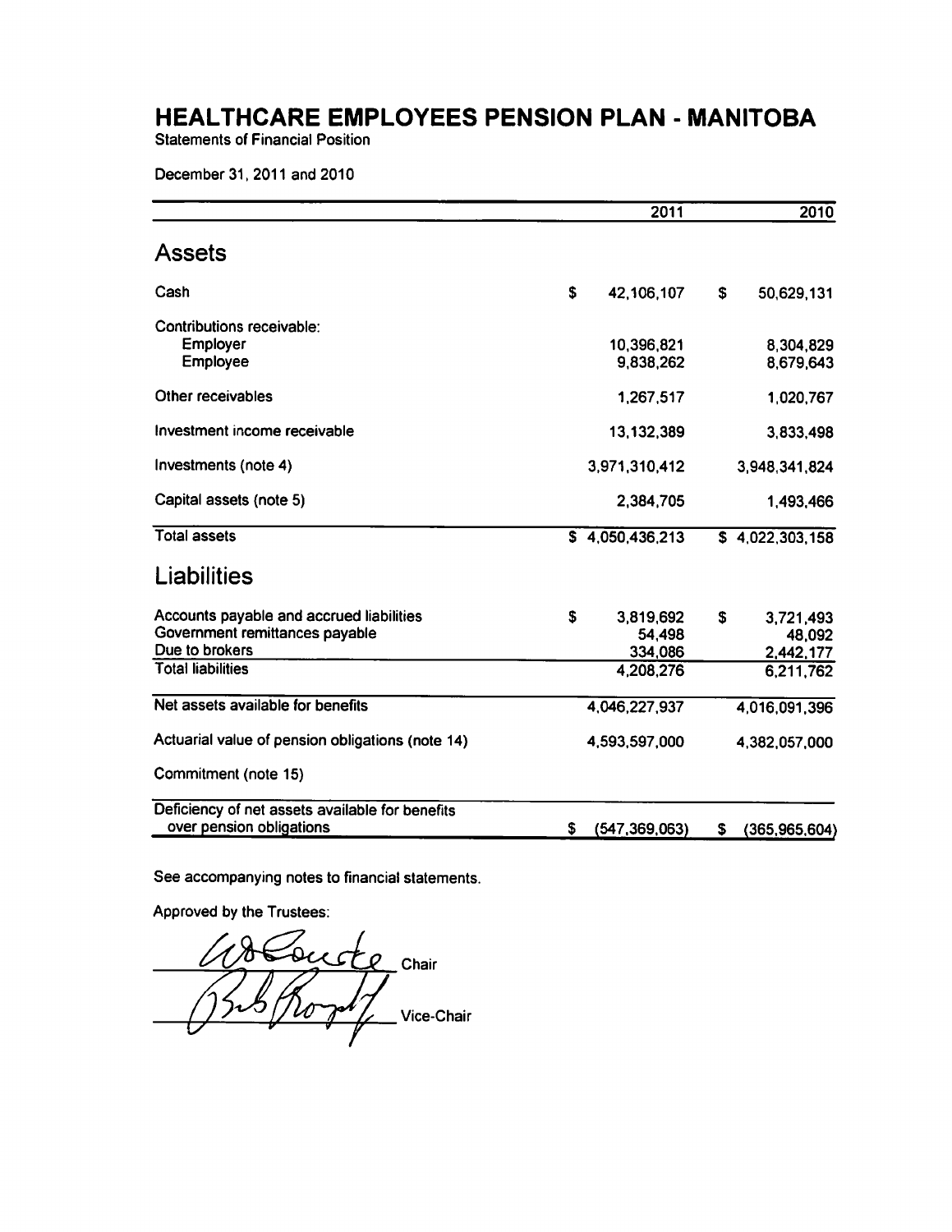Statements of Changes in Net Assets Available for Benefits

Years ended December 31, 2011 and 2010

|                                      | 2011              | 2010              |
|--------------------------------------|-------------------|-------------------|
| Increase in net assets:              |                   |                   |
| Pension fund contributions:          |                   |                   |
|                                      |                   |                   |
| Employer:                            |                   |                   |
| Current year required                | \$<br>137,573,579 | \$<br>115,977,439 |
| Past years' required                 | 661,522           | 729,428           |
| <b>Buybacks</b>                      | 69,794            | 32,769            |
| Employee:                            |                   |                   |
| Current year required                | 120,863,005       | 115,977,439       |
| Past years' required                 | 465,181           | 729,428           |
| <b>Buybacks</b>                      | 155,257           | 36,774            |
| Reciprocal transfers                 | 2,891,180         | 1,686,866         |
| Investment income (note 6)           | 132,442,075       | 114,810,575       |
| Current period change in fair        |                   |                   |
| value of investments                 |                   | 255,476,597       |
| Total increase in net assets         | 395,121,593       | 605,457,315       |
| Decrease in net assets:              |                   |                   |
| Current period change in fair        |                   |                   |
| value of investments                 | 163,368,094       |                   |
| Pension payments (note 7)            | 182,416,545       | 157,149,503       |
| Administrative expenses (note 8)     | 19,200,413        | 17,601,960        |
| Total decrease in net assets         | 364,985,052       | 174,751,463       |
| Increase in net assets available for |                   |                   |
| benefits                             | 30,136,541        | 430,705,852       |
| Net assets available for benefits,   |                   |                   |
| beginning of year                    | 4,016,091,396     | 3,585,385,544     |
| Net assets available for benefits,   |                   |                   |
| end of year                          | \$4,046,227,937   | \$4,016,091,396   |

See accompanying notes to financial statements.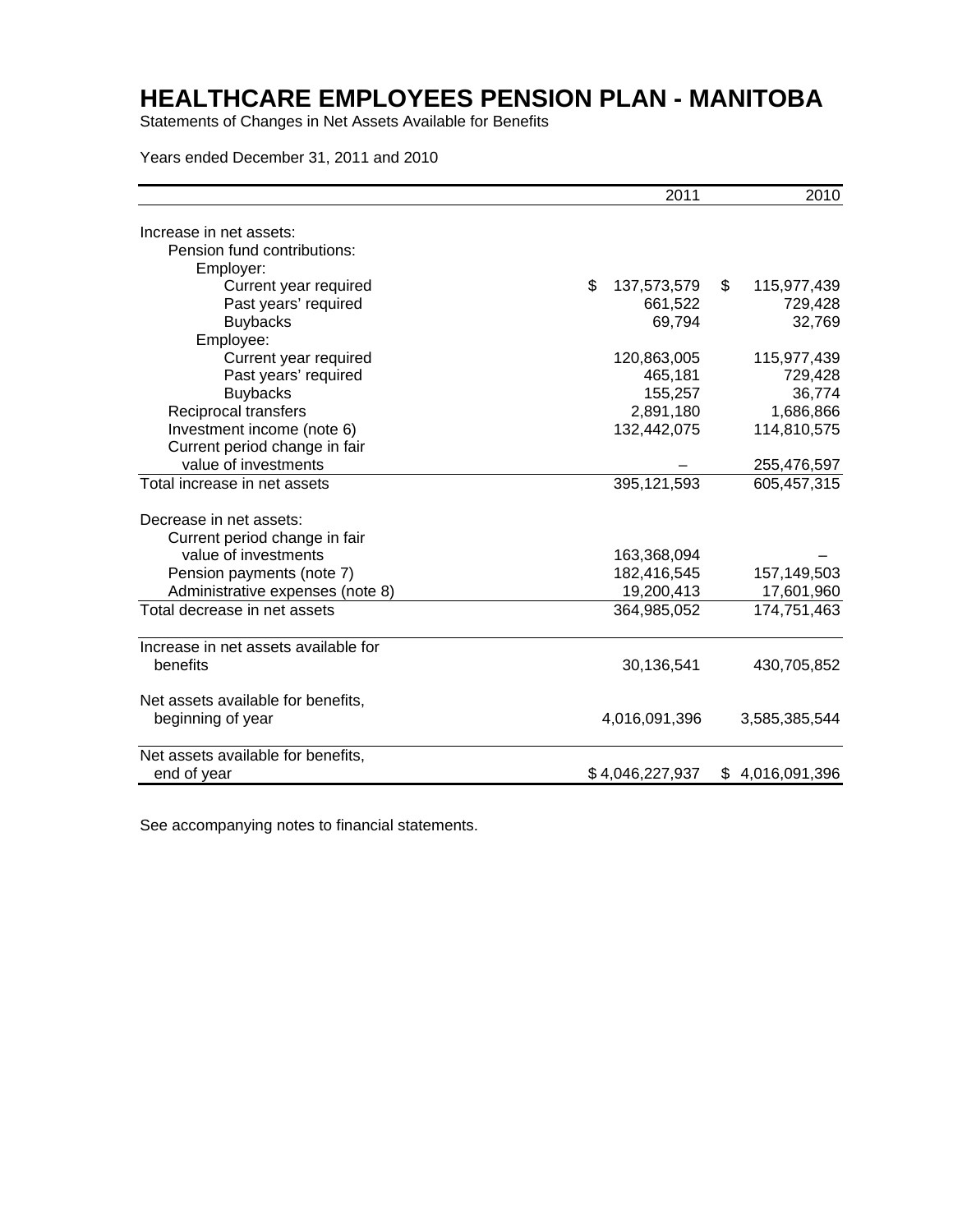Statements of Changes in Pension Obligations

Years ended December 31, 2011 and 2010

|                                                      | 2011                | 2010            |
|------------------------------------------------------|---------------------|-----------------|
| Actuarial value of pension obligations,              |                     |                 |
| beginning of year                                    | \$<br>4,382,057,000 | \$4,100,012,000 |
| Benefits accrued                                     | 217,844,000         | 209,792,000     |
| Benefits paid                                        | (178, 854, 000)     | (162, 132, 000) |
| Interest accrued on benefits                         | 285,089,000         | 267,062,000     |
| Increase in benefits accrued due to data corrections | 2,300,000           | 10,700,000      |
| Effect of actuarial changes                          | (63,441,000)        |                 |
| Effect of experience gains and losses                | (51, 398, 000)      | (43, 377, 000)  |
| Actuarial value of pension obligations,              |                     |                 |
| end of year                                          | \$<br>4,593,597,000 | 4,382,057,000   |

See accompanying notes to financial statements.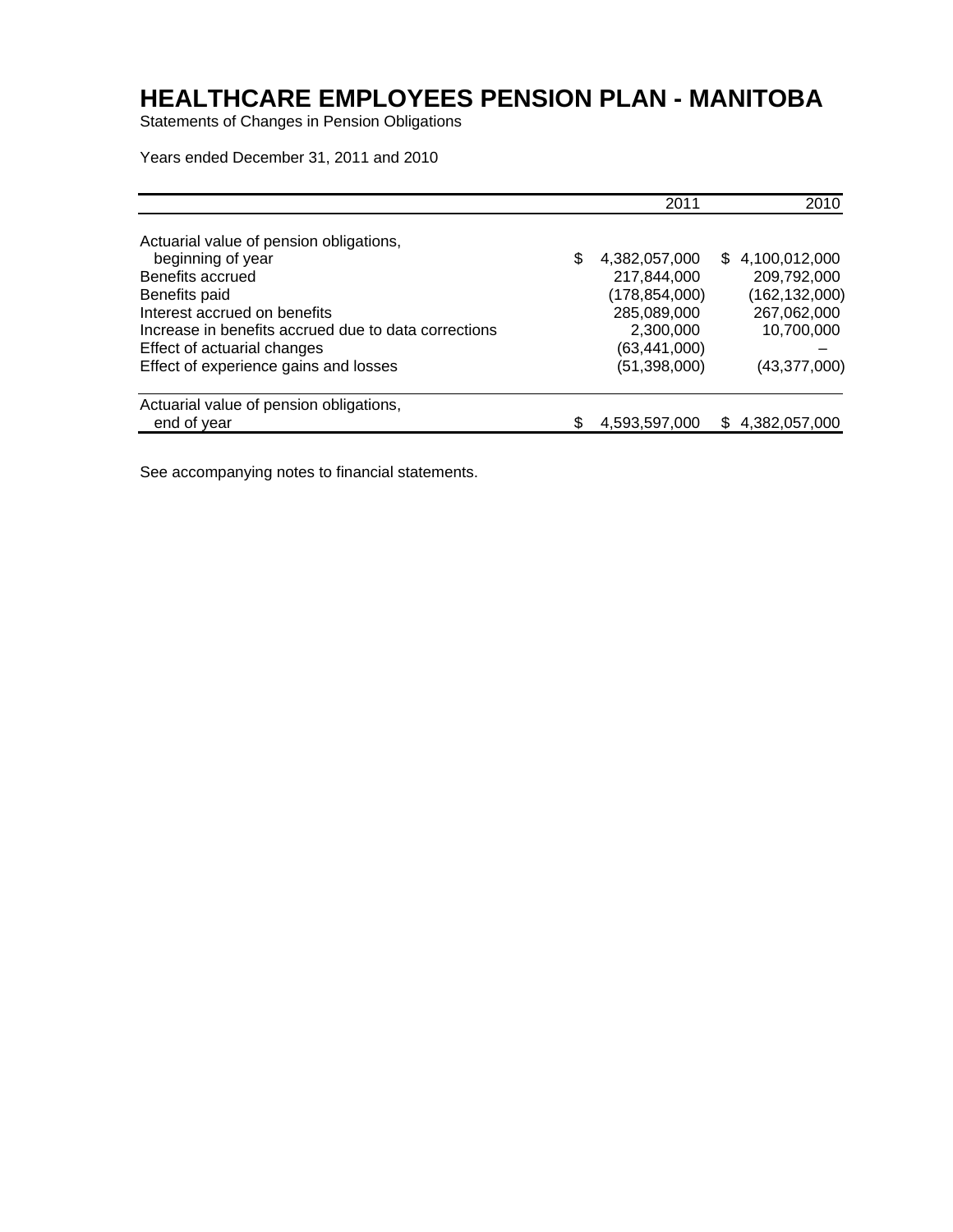Notes to Financial Statements

Years ended December 31, 2011 and 2010

#### **1. General:**

Healthcare Employees Pension Plan - Manitoba (the Plan) is governed by a Board of Trustees appointed by signatory employers and unions. The Plan has received approval from Canada Revenue Agency (CRA) for registration as a Specified Multi-Employer Plan and the Manitoba Pension Commission has registered the Plan as a Multi-unit Pension Plan.

### **2. Description of the plan:**

The following description of the Plan is a summary only. For more complete information reference should be made to the Plan Text.

(a) General:

The Plan is a multi-employer defined benefit pension plan for all employees of participating healthcare facilities in the Province of Manitoba.

(b) Funding policy:

Employers and employees are required to contribute to the Plan a certain percentage of the members' earnings up to the legislated Year's Maximum Pensionable Earnings (YMPE) plus a certain percentage of the members' earnings in excess of the YMPE, as established by the settlors of the Plan.

Commencing January 1, 2011, the following contribution rate percentages have been approved for 2011, 2012 and 2013:

|                 |                   | Employer | Employee |
|-----------------|-------------------|----------|----------|
| January 1, 2011 | <b>Below YMPE</b> | 7.8%     | 6.8%     |
|                 | Above YMPE        | 9.4%     | 8.4%     |
| April 1, 2012   | <b>Below YMPE</b> | 7.8%     | 7.6%     |
|                 | Above YMPE        | 9.4%     | 9.2%     |
| April 1, 2013   | <b>Below YMPE</b> | 7.9%     | 7.9%     |
|                 | Above YMPE        | 9.5%     | 9.5%     |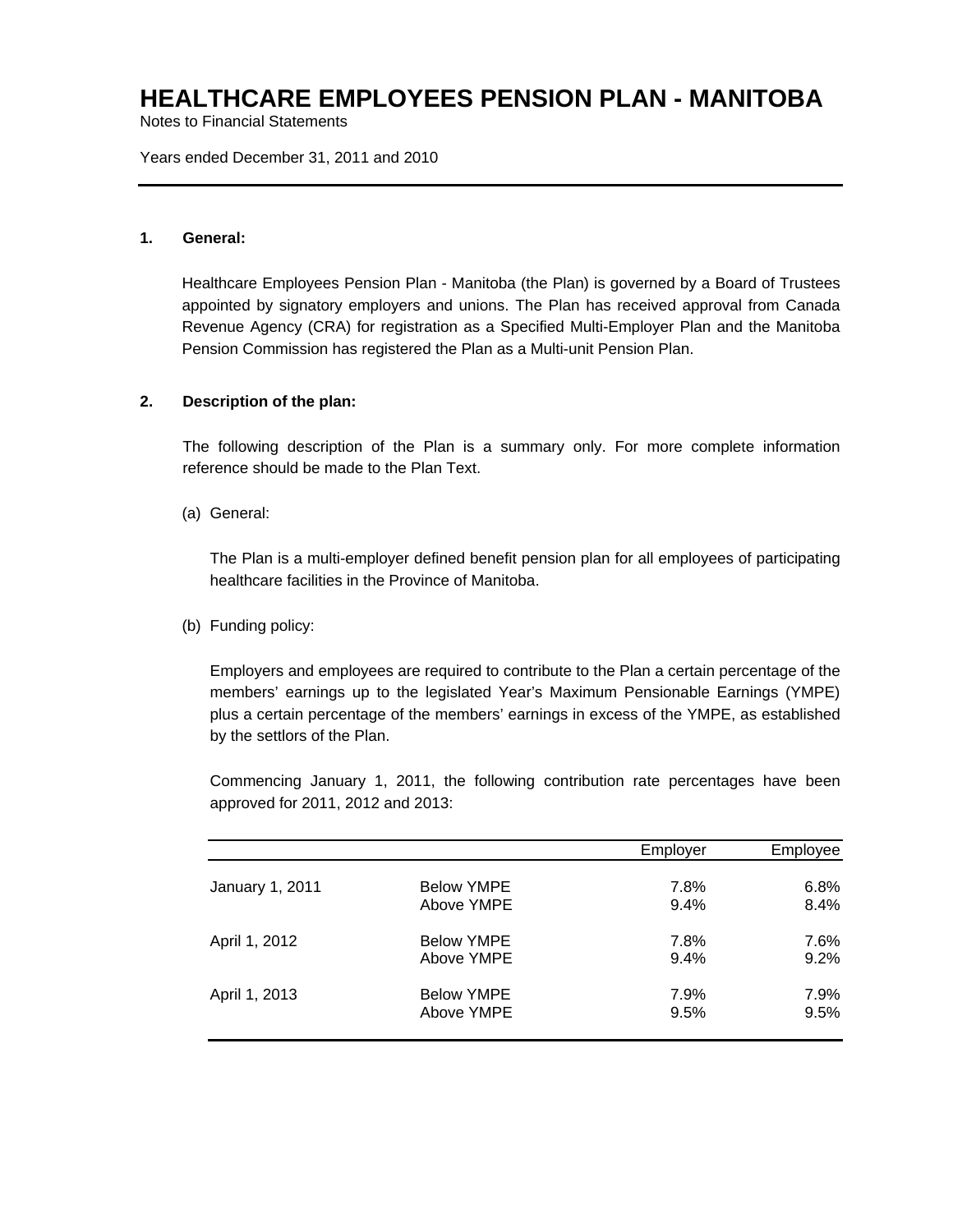Notes to Financial Statements (continued)

Years ended December 31, 2011 and 2010

#### **2. Description of the plan (continued):**

Employers and employees contributed equally to fund the benefits under the Plan for the year ended December 31, 2010 as follows:

| 2010 | <b>Below YMPE</b> | 6.8%    |
|------|-------------------|---------|
|      | Above YMPE        | $8.4\%$ |

(c) Normal retirement pension benefits:

Normal retirement pension benefits commence the first month coincident with or immediately following the attainment of age 65. The annual earned pension payable to a member on normal or postponed retirement is based on years of service and contributory earnings.

(d) Early retirement pension benefits:

A member may elect to retire early provided that:

- the member has completed at least two years of service and attained age 55; or
- the total of the member's age plus years of service total at least 80.

If at the member's early retirement date:

- the member has attained age 60 and two years of service; or
- the member's age plus years of service total at least 80,

then the member shall receive normal pension benefits.

If at the member's early retirement date the member's age is between 55 and 60 and the member has not achieved the total of 80 based on age and years of service, pension benefits will be reduced in accordance with the Plan Text.

(e) Postponed retirement benefits:

Retirement benefits cannot be postponed beyond the end of the year in which a member turns 71 years of age.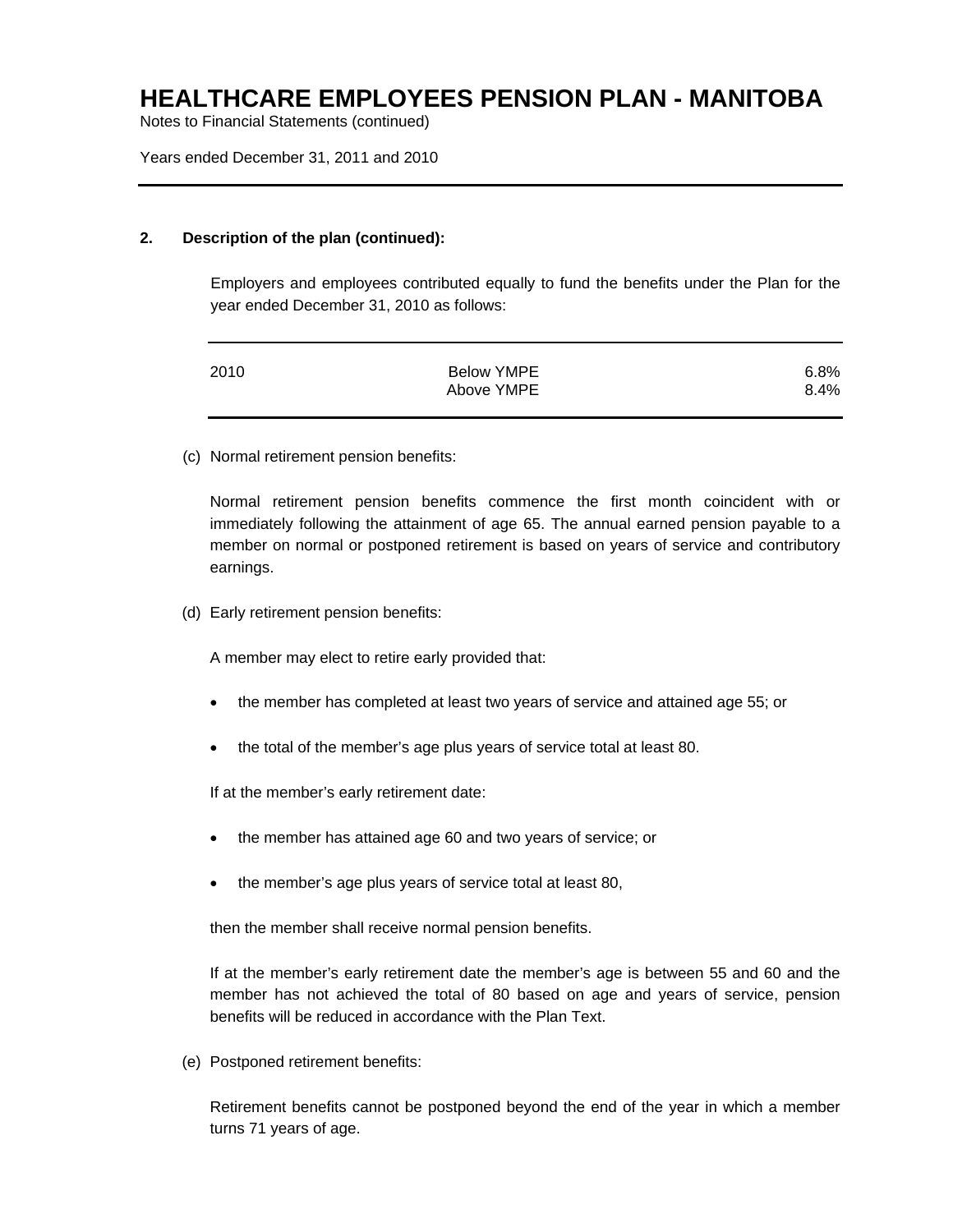Notes to Financial Statements (continued)

Years ended December 31, 2011 and 2010

#### **2. Description of the plan (continued):**

(f) Death benefits:

Prior to May 31, 2010:

Prior to retirement, upon the death of a member who has completed two years of service, the beneficiary is eligible to receive a death benefit.

If less than two years of service has been completed, then the beneficiary is eligible to receive the related contributions plus interest.

Effective May 31, 2010:

All members are eligible for death benefits. Before retirement or disability payment commencement, members are eligible to receive the commuted value of their vested accrued pension for service prior to January 1, 1985 and service after December 31, 1984. After retirement or disability payable commencement, the benefit is based on the payment form elected by the member.

(g) Benefits on termination:

Prior to May 31, 2010:

In the event of termination after two years of service, the terminating member is entitled to a return of their contributions plus the value of their earned pension.

If less than two years service has been completed then the terminating member shall receive their contributions plus credited interest.

Effective May 31, 2010:

In the event of termination, the terminating member will receive the value of their pension entitlement.

(h) Income taxes:

The Plan is a Pension Trust as defined in the *Income Tax Act* and is not subject to income taxes.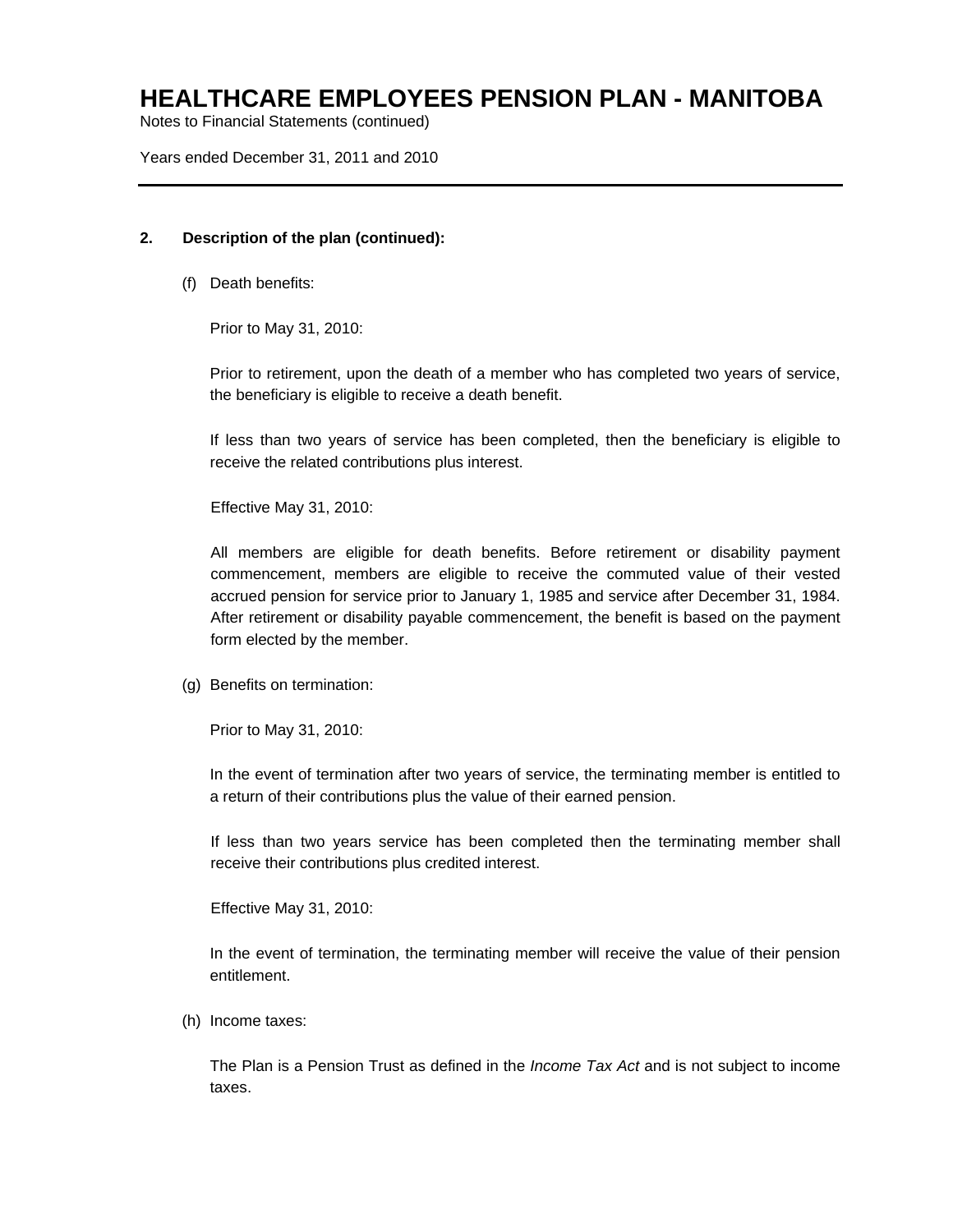Notes to Financial Statements (continued)

Years ended December 31, 2011 and 2010

#### **3. Significant accounting policies:**

(a) Basis of presentation:

The Plan adopted Canadian accounting standards for pension plans on January 1, 2011 with a transition date of January 1, 2010. Canadian accounting standards for pension plans requires the Plan, in selecting or changing accounting policies that do not relate to its investment portfolio or pension obligations, to comply on a consistent basis with either International Financial Reporting Standards (IFRS) or Canadian accounting standards for private enterprises (ASPE). The Plan has chosen to comply on a consistent basis with ASPE.

The statement of financial position was revised to include the actuarial value of pension obligations and the resulting deficiency. A statement of changes in pension obligations was also added, which details the changes in the actuarial value of pension obligations. A summary of transitional adjustments recorded to net assets available for benefits and increase in net assets available for benefits is provided in note 16.

These financial statements are prepared on a going concern basis and present the aggregate financial position of the Plan as a separate financial reporting entity, independent of the participating employers and members. Only the net assets of the Plan and obligations to the members eligible to participate in the Plan have been included in these financial statements. These financial statements do not portray the funding requirements of the Plan or the benefit security of the individual plan members.

(b) Financial instruments:

Financial instruments are recorded at fair value on initial recognition. Freestanding derivative instruments that are not in a qualifying hedging relationship and investments are subsequently measured at fair value. All other financial instruments are subsequently measured at cost or amortized cost, unless management has elected to carry the instruments at fair value. The Plan has elected not to carry any such financial instruments at fair value.

Transaction costs incurred on the acquisition of financial instruments measured subsequently at fair value are expensed as incurred. All other financial instruments are adjusted by transaction costs incurred on acquisition and financing costs. These costs are amortized using the straight-line method.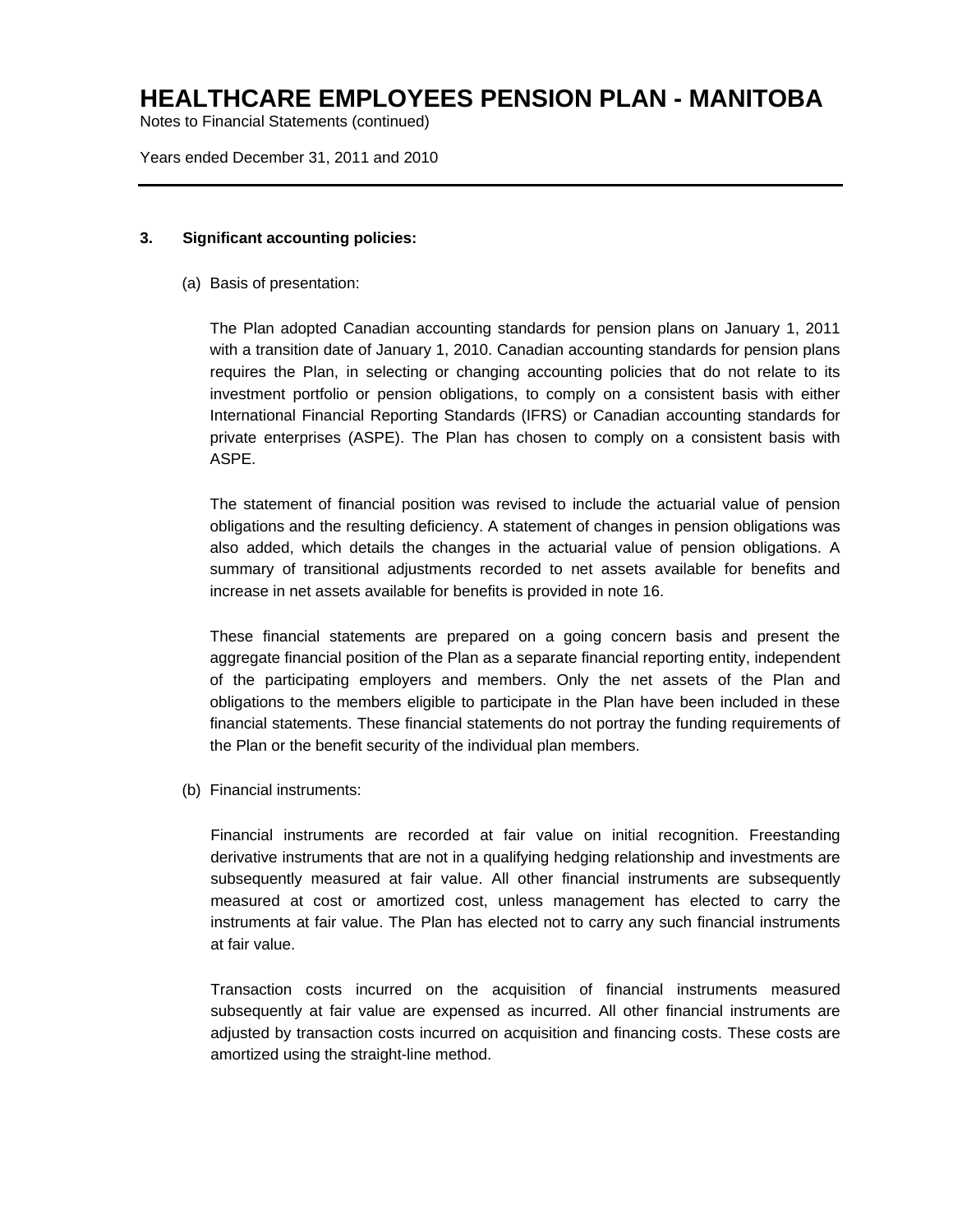Notes to Financial Statements (continued)

Years ended December 31, 2011 and 2010

#### **3. Significant accounting policies (continued):**

(c) Fair value measurement:

Fair value is the amount for which an asset could be exchanged, or a liability settled, between knowledgeable, willing parties in an arm's length transaction on the measurement date.

In determining fair value, the Plan has early adopted the guidance in IFRS 13, *Fair Value Measurement* (IFRS 13) commencing January 1, 2010. As allowed under IFRS 13, if an asset or a liability measured at fair value has a bid and an ask price, the price within the bid-ask spread that is the most representative of fair value in the circumstances shall be used to measure fair value. The Plan uses closing market price as a practical expedient for fair value measurement. There is no impact from the adoption of these standards on the value of investments from those previously reported.

When available, the Plan measures the fair value of an instrument using quoted prices in an active market for that instrument. A market is regarded as active if quoted prices are readily and regularly available and represent actual and regularly occurring market transactions on an arm's length basis.

If a market for a financial instrument is not active, then the Plan establishes fair value using a valuation technique. Valuation techniques include using recent arm's length transactions between knowledgeable, willing parties (if available), reference to the current fair value of other instruments that are substantially the same, discounted cash flow analyses and option pricing models.

All changes in fair value, other than interest and dividend income, are recognized in the statement of changes in net assets available for benefits as part of the current period change in fair value of investments.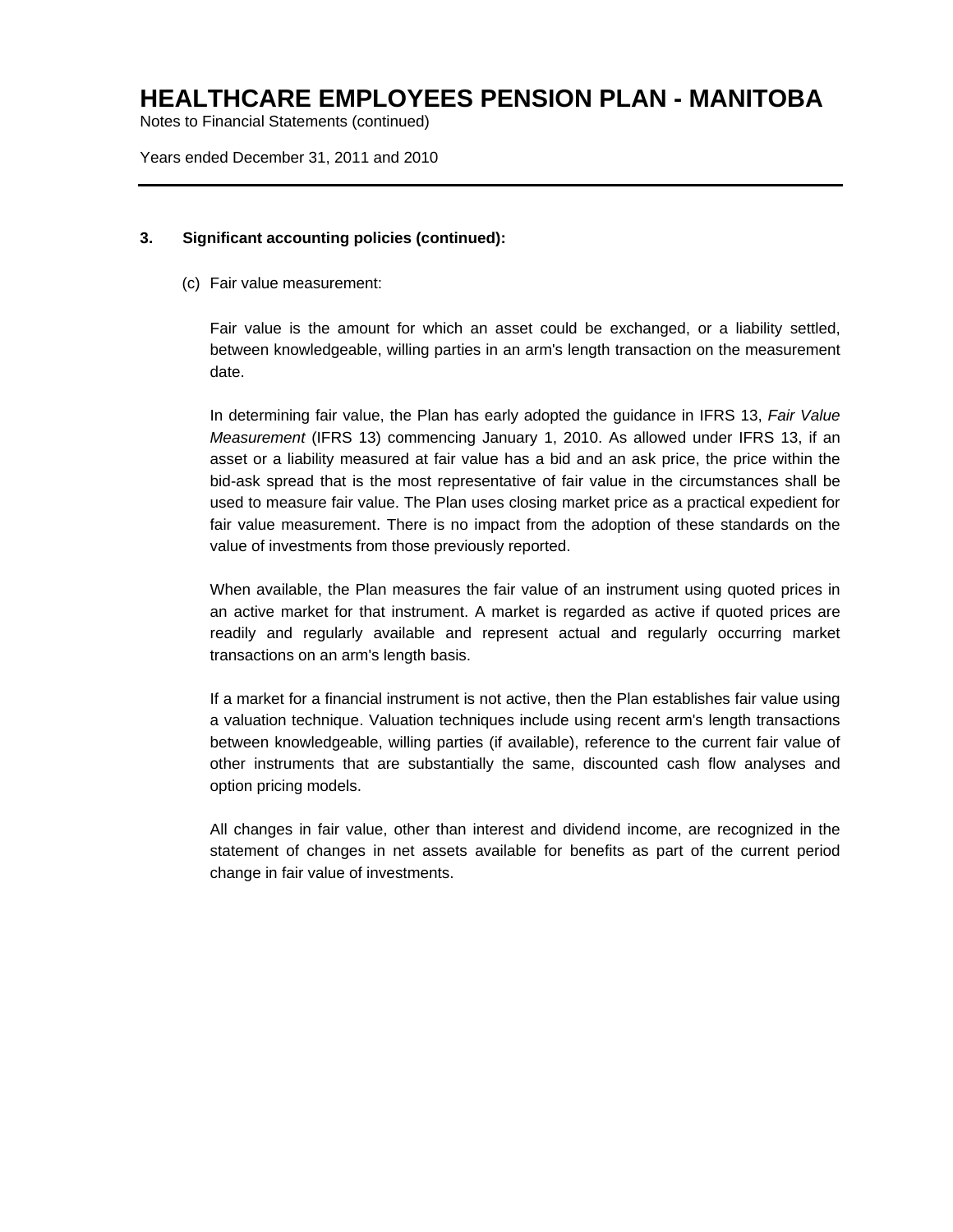Notes to Financial Statements (continued)

Years ended December 31, 2011 and 2010

#### **3. Significant accounting policies (continued):**

Fair values of investments are determined as follows:

(i) Short-term investments:

Short-term investments are valued at cost plus accrued interest, which approximates fair value, with maturities up to one year.

(ii) Bonds:

Bonds are valued using published market quotations or by a yield-to-maturity calculation where published rates are not available.

Bond pooled fund units are recorded at fair values established by the respective fund trustee.

(iii) Mortgages:

Mortgage investments held in mortgage pooled funds are recorded at fair values established by the respective fund trustee.

(iv) Equities:

All listed equities are traded on major stock exchanges and are valued based on the quoted market price as at year end. If a closing trade price is unavailable, a latest bid price is reflected. If no bid price is available, the most recent trade price is used.

All private equities are valued by the general partner, who in its determination of fair value considers any legal sale or other liquidity restrictions on the investment.

(v) Real estate:

Real estate investments held in pooled funds are recorded at fair values established by the respective fund asset manager. Real estate properties are recorded at fair value as established by an annual appraisal conducted by qualified external real estate appraisers and, if applicable, are reduced by any assessed impairment between the appraisal and year-end dates.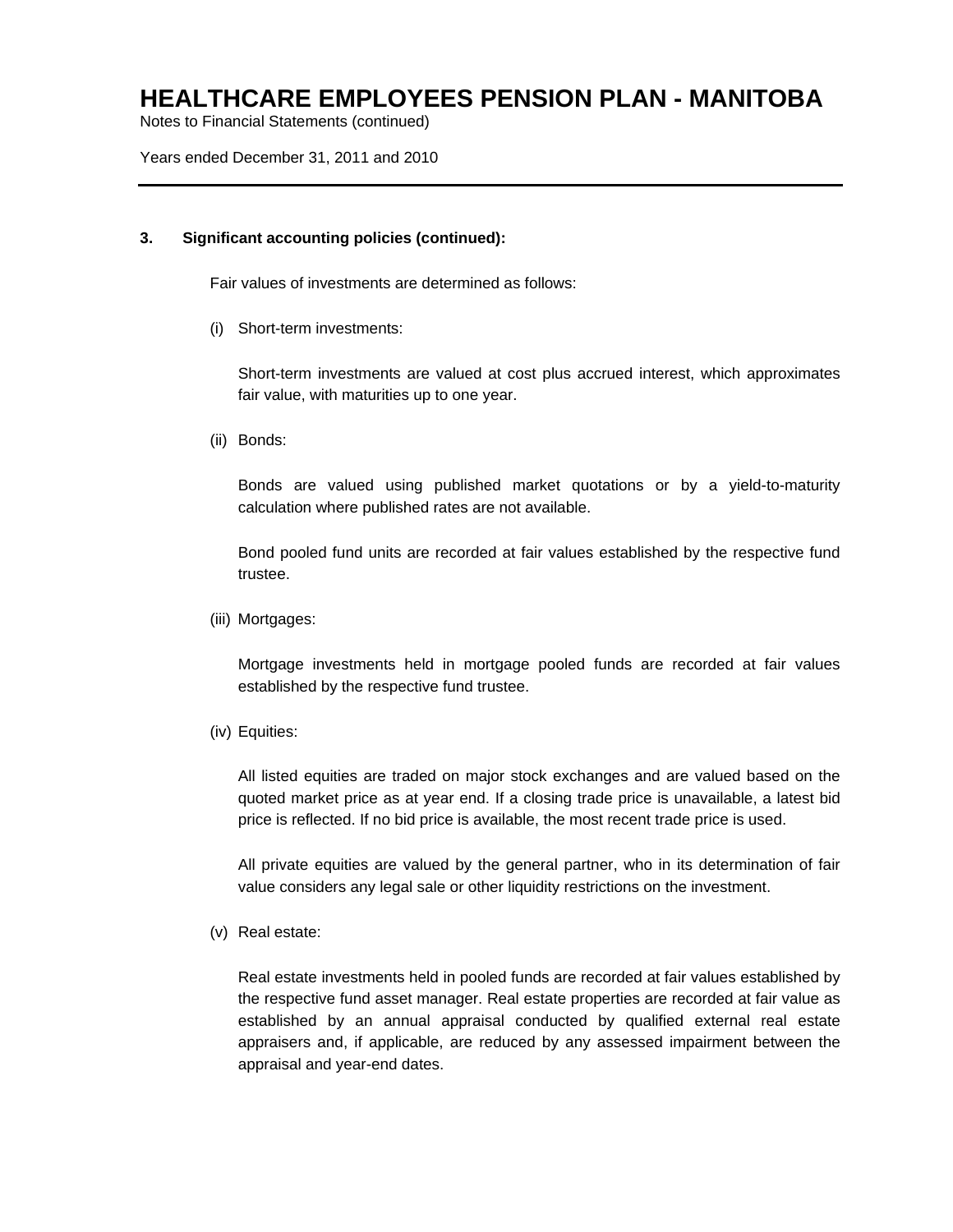Notes to Financial Statements (continued)

Years ended December 31, 2011 and 2010

#### **3. Significant accounting policies (continued):**

(d) Capital assets:

Capital assets are recorded at cost less accumulated amortization. Repairs and maintenance costs are charged to expense. Betterments which extend the estimated useful life of an asset are capitalized. When a capital asset no longer contributes to the Plan's ability to provide services, its carrying amount is written-down to its residual value. Capital assets, which include computer software, computer hardware, and office equipment, are amortized on a straight-line basis over three years.

Computer projects are amortized on a straight-line basis over three years as the projects are completed.

(e) Foreign currency transactions and balances:

Transactions in foreign currencies are translated into Canadian dollars at the exchange rate at the dates of the transactions. Monetary assets and liabilities denominated in foreign currencies at the reporting date are retranslated into Canadian dollars at the exchange rate at that date.

Foreign currency differences arising on retranslation are recognized in the statement of changes in net assets available for benefits within current period change in fair value of investments.

- (f) Investment transactions and income recognition:
	- (i) Investment transactions:

Investment transactions are accounted for on a trade date basis.

(ii) Income recognition:

Investment income has been accrued as reported by the issuer of the pooled funds and bonds. Dividend income from publicly traded securities is recorded as of the exdividend date. Interest income has been accrued as earned.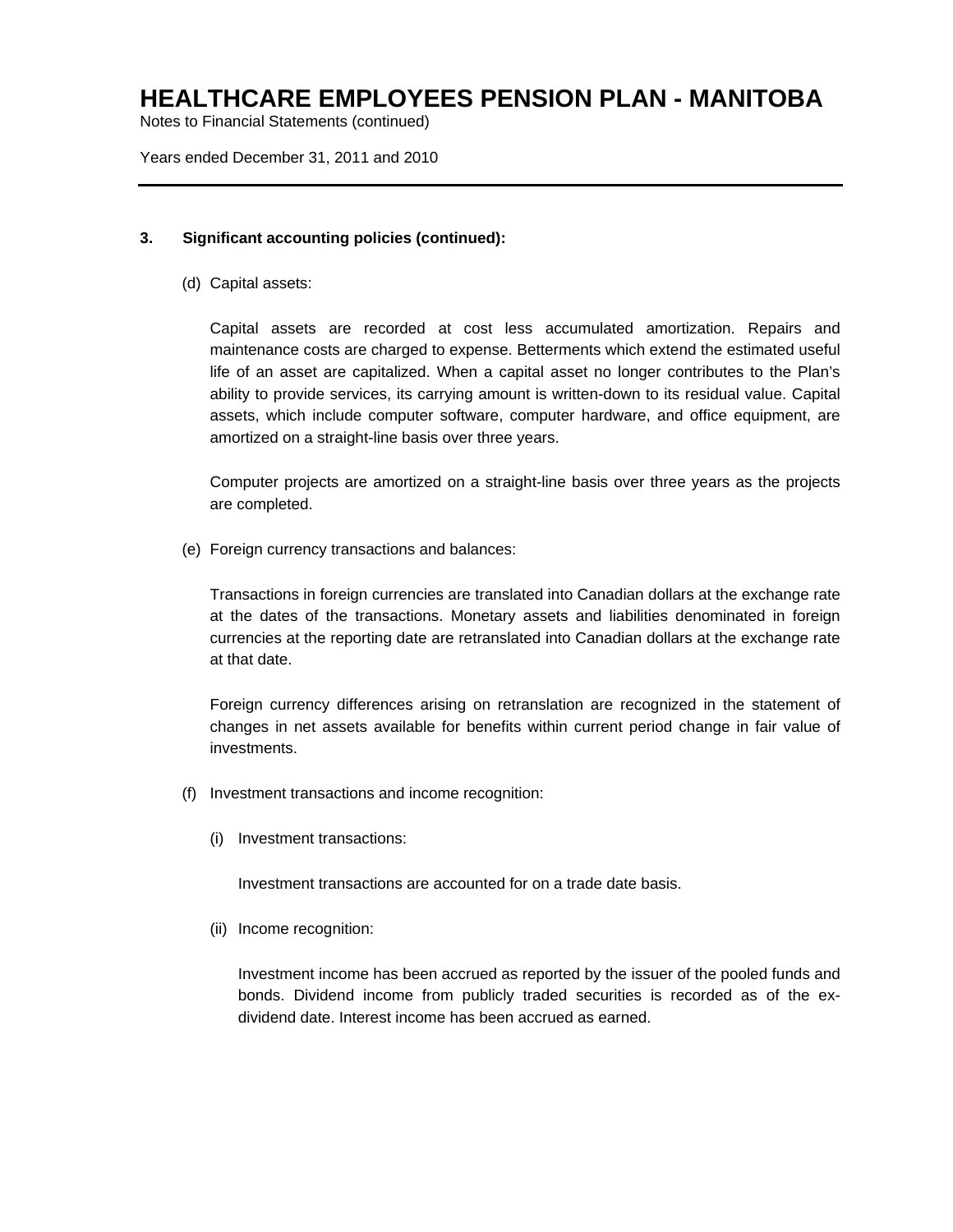Notes to Financial Statements (continued)

Years ended December 31, 2011 and 2010

#### **3. Significant accounting policies (continued):**

(g) Contributions:

Contributions from the members are recorded on an accrual basis. Cash received from members for credited service and cash transfers from other pension plans are recorded when received.

(h) Benefits:

Benefit payments to members, termination refunds to former members, and transfer payments to other plans are recorded in the period in which they are paid or payable. Any benefit payment accruals not paid are reflected in accounts payable and accrued liabilities.

(i) Use of estimates:

The preparation of financial statements requires management to make estimates and assumptions that affect the reported amounts of assets and liabilities, the disclosure of contingent assets and liabilities at the date of the financial statements and the reported amounts of increases and decreases in net assets during the year. Significant items subject to such estimates and assumptions include the determination of the actuarial value of pension obligations. Actual results could differ from those estimates.

#### **4. Investments:**

|                        | 2011                | 2010            |
|------------------------|---------------------|-----------------|
|                        |                     |                 |
| <b>Bonds</b>           | 1,370,945,651<br>S. | \$1,121,053,743 |
| Canadian equities      | 1,071,815,512       | 1,286,760,949   |
| U.S. equities          | 555,140,204         | 432,603,373     |
| International equities | 496,248,966         | 547,580,558     |
| Real estate            | 397,448,612         | 341, 367, 437   |
| Short-term investments | 46,630,200          | 42,945,197      |
| Mortgages              | 33,081,267          | 176,030,567     |
|                        |                     |                 |
|                        | \$ 3.971.310.412    | \$3,948,341,824 |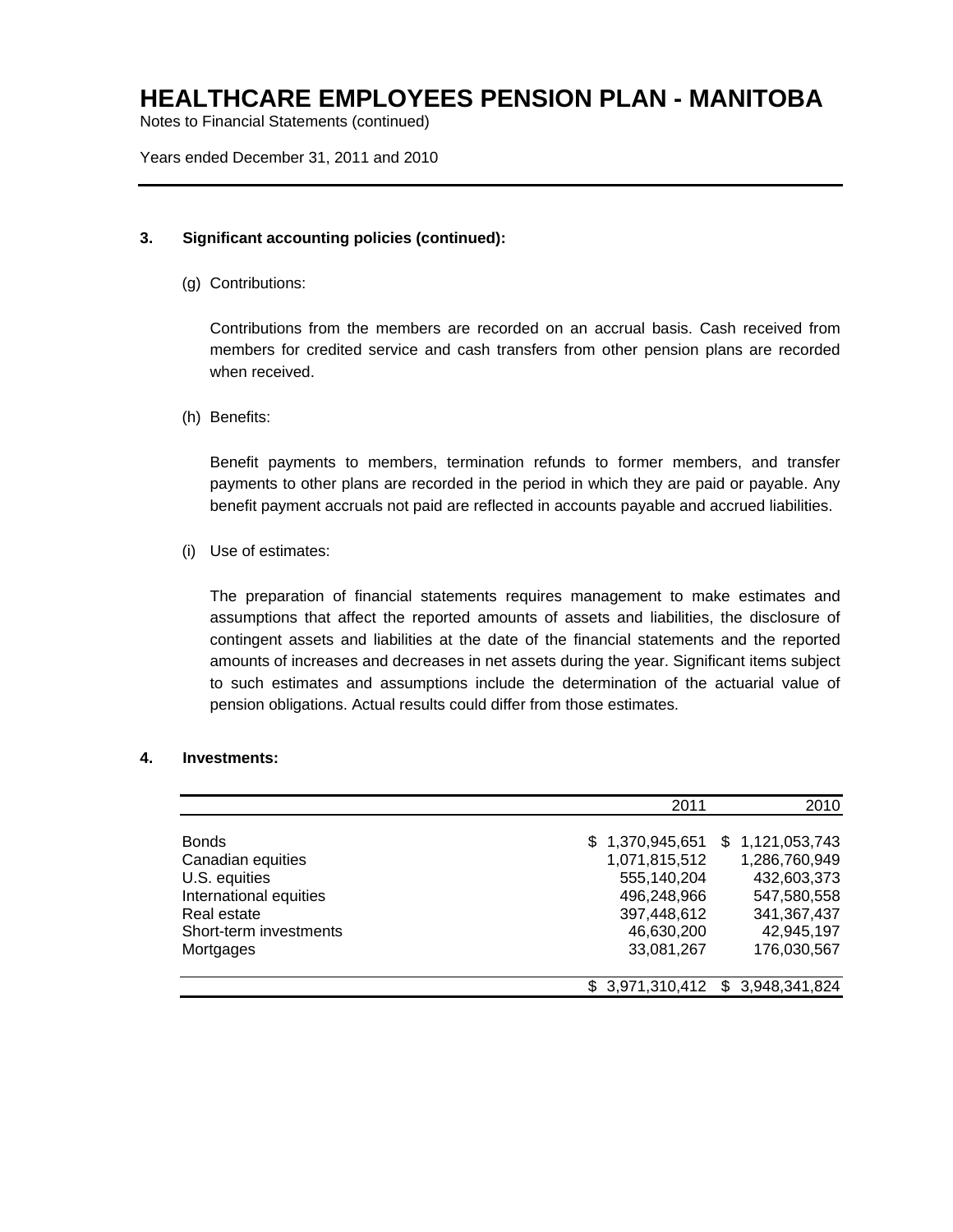Notes to Financial Statements (continued)

Years ended December 31, 2011 and 2010

### **5. Capital assets:**

|                                            |              |    |                             |    | 2011              |    | 2010              |
|--------------------------------------------|--------------|----|-----------------------------|----|-------------------|----|-------------------|
|                                            | Cost         |    | Accumulated<br>amortization |    | Net book<br>value |    | Net book<br>value |
|                                            |              |    |                             |    |                   |    |                   |
| Computer software<br>Computer hardware and | 2,286,868    | S. | 2,029,064                   | \$ | 257,804           | \$ | 181,092           |
| office equipment                           | 5,153,178    |    | 4,492,118                   |    | 661,060           |    | 665,900           |
| Computer projects                          | 5,062,513    |    | 3,596,672                   |    | 1,465,841         |    | 646,474           |
|                                            | \$12,502,559 |    | \$10,117,854                | S  | 2,384,705         | S  | 1,493,466         |

### **6. Investment income:**

|                         | 2011             |   | 2010          |
|-------------------------|------------------|---|---------------|
|                         |                  |   |               |
| <b>Bonds</b>            | \$<br>50,151,723 | S | 42,360,851    |
| Canadian equities       | 27,665,572       |   | 26,740,795    |
| International equities  | 23,364,637       |   | 11,726,012    |
| Real estate             | 16,762,544       |   | 16,363,721    |
| U.S. equities           | 8,508,199        |   | 5,759,813     |
| Mortgages               | 5,085,009        |   | 11,387,129    |
| Security lending income | 547,762          |   | 303,011       |
| Short-term investments  | 356,629          |   | 169.243       |
|                         | 132.442.075      |   | \$114,810,575 |

### **7. Pension payments:**

|                                                             | 2011                        | 2010                        |
|-------------------------------------------------------------|-----------------------------|-----------------------------|
| Retirement benefit payments<br>Termination benefit payments | \$148,196,212<br>34,220,333 | \$134,873,689<br>22,275,814 |
|                                                             | \$182,416,545               | \$157,149,503               |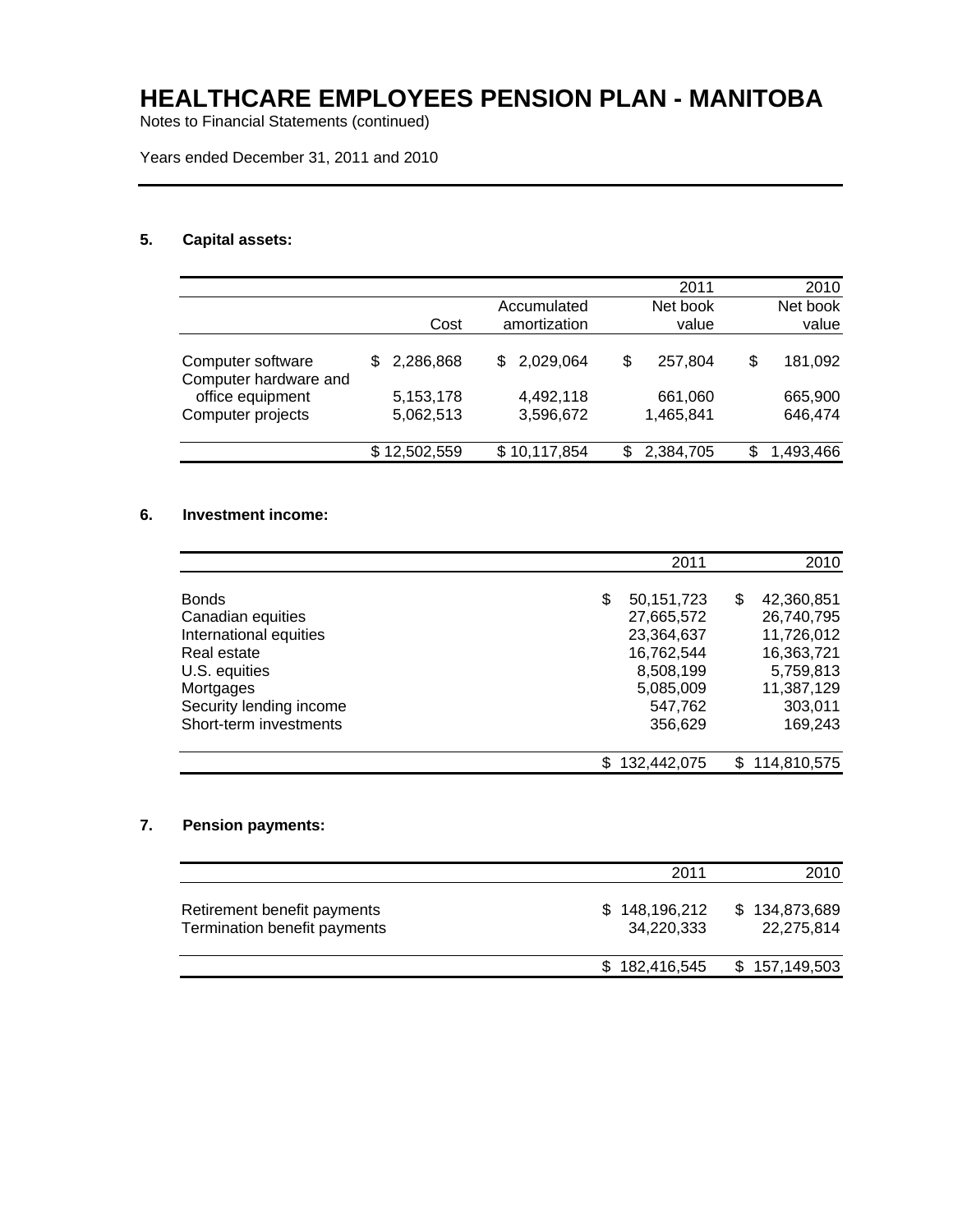Notes to Financial Statements (continued)

Years ended December 31, 2011 and 2010

#### **8. Administrative expenses:**

|                                     | 2011             |   | 2010       |
|-------------------------------------|------------------|---|------------|
| Investment management fees          | \$<br>11,320,743 | S | 10,526,831 |
| Salaries and benefits               | 4,537,285        |   | 4,040,139  |
| Amortization of capital assets      | 894,271          |   | 747,669    |
| Trustee and custodial fees          | 957,823          |   | 721,032    |
| Actuarial fees                      | 356,761          |   | 457,623    |
| Special project expenses (recovery) | (34, 845)        |   | 180,642    |
| Audit fees                          | 57,812           |   | 48,698     |
| Legal fees                          | 33,606           |   | 40,018     |
| Other administrative expenses       | 1,076,957        |   | 839,308    |
|                                     | \$<br>19,200,413 | S | 17.601.960 |

#### **9. Capital risk management:**

The main objective of the Plan is to sustain a certain level of net assets in order to meet the pension obligations of the Plan. The Plan fulfils its primary objective by adhering to specific investment policies outlined in its Statement of Investment Policies and Procedures (the SIPP), which is reviewed annually by the Plan. The Plan manages net assets by engaging knowledgeable investment managers who are charged with the responsibility of investing existing funds and new funds (current year's employee and employer contributions) in accordance with the approved SIPP. Increases in net assets are a direct result of investment income generated by investments held by the Plan and contributions into the Plan by eligible employees and by the employers. The main use of net assets is for benefit payments to eligible Plan members.

The primary risk the Plan faces is that the Plan's asset growth and contribution rates will be insufficient to cover the Plan's liabilities (funding risk) resulting in an unfunded liability (funding deficiency). If a funding deficiency reaches a certain level, or persists, it may need to be eliminated through contribution rate increases, pension benefit reductions or a combination of the two.

The Plan's net funded position can change relatively quickly if there are changes in the value of the investments or liabilities. Either can result in a mismatch between the Plan's assets and its liabilities. The most significant contributors to funding risk are:

- declining interest rates
- declining long-term investment rates of return
- unexpected increases in inflation and salary escalation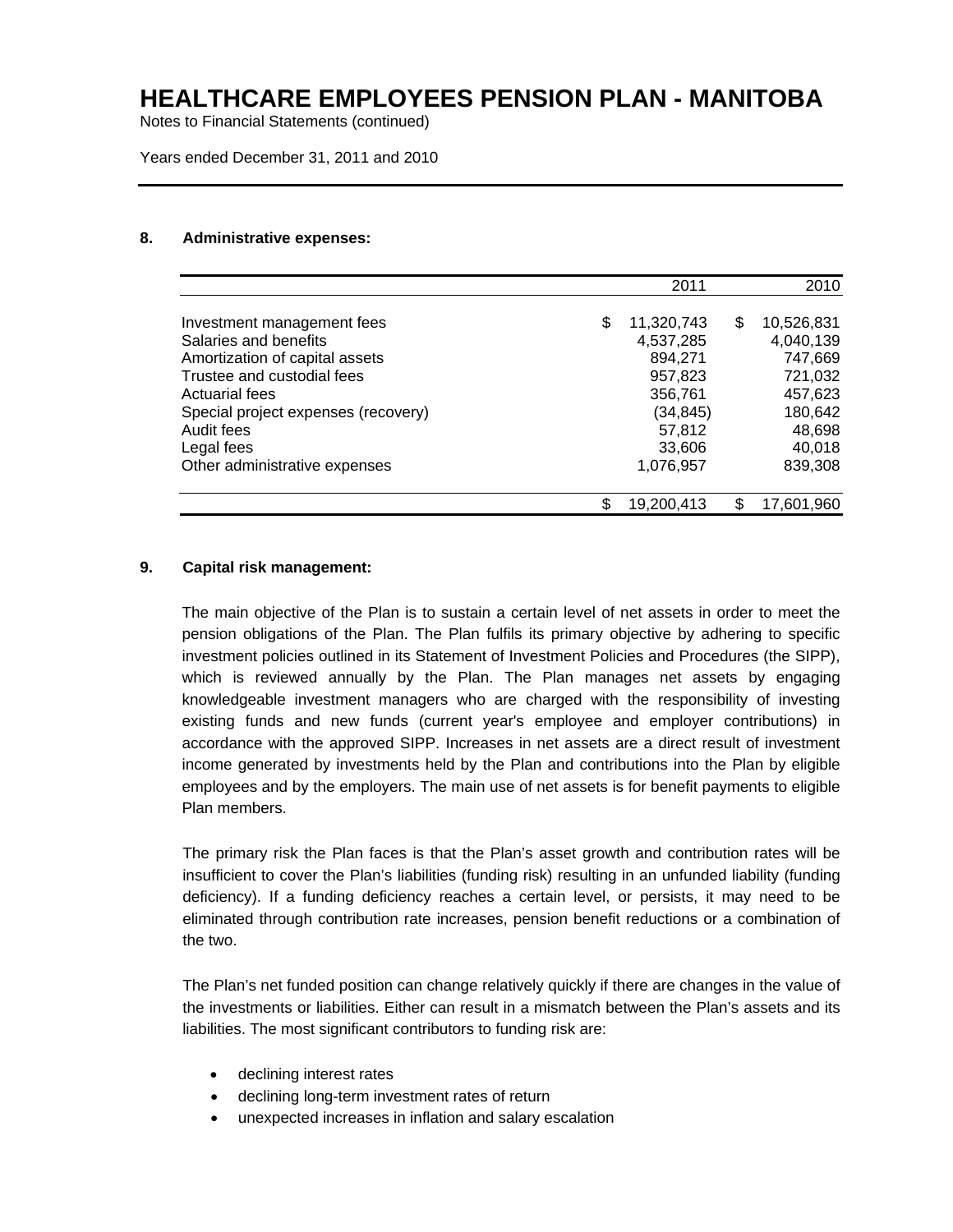Notes to Financial Statements (continued)

Years ended December 31, 2011 and 2010

#### **9. Capital risk management (continued):**

The Plan's liabilities are affected by non-economic factors like changes in member demographics. The Plan's assets are subject to financial instrument risks which are explained in more detail in note 10 to these financial statements.

#### **10. Risk management:**

- (a) Market risk:
	- (i) Interest rate risk:

Interest rate risk refers to the adverse consequences of interest rate changes on the Plan's cash flows, financial position and income. The Plan's fixed income investments are exposed to the risk that the value of interest-bearing investments will fluctuate due to changes in the level of market interest rates. The Plan has invested approximately 37 percent (2010 - 34 percent) of its investments in fixed income securities as at December 31, 2011. To properly manage the Plan's interest rate risk, appropriate guidelines on the weighting and duration for bonds and other fixed income investments are set and monitored.

The remaining terms to contractual maturity of the Plan's bond portfolio at December 31 are as follows:

|                      | 2011            |   | 2010            |
|----------------------|-----------------|---|-----------------|
| Less than one year   | \$<br>2,632,178 | S | 2,348,050       |
| One to five years    | 605,285,075     |   | 509,628,872     |
| After five years     | 763,028,398     |   | 609,076,821     |
| Total carrying value | \$1,370,945,651 |   | \$1,121,053,743 |

The Plan holds the above fixed income securities directly and indirectly through pooled funds. An increase of 100 basis points in interest rates, with all other variables held constant, will impact fixed income investments by an estimated loss of \$91.1 million (2010 - \$71.0 million). The Plan's interest rate sensitivity was determined based on portfolio weighted duration.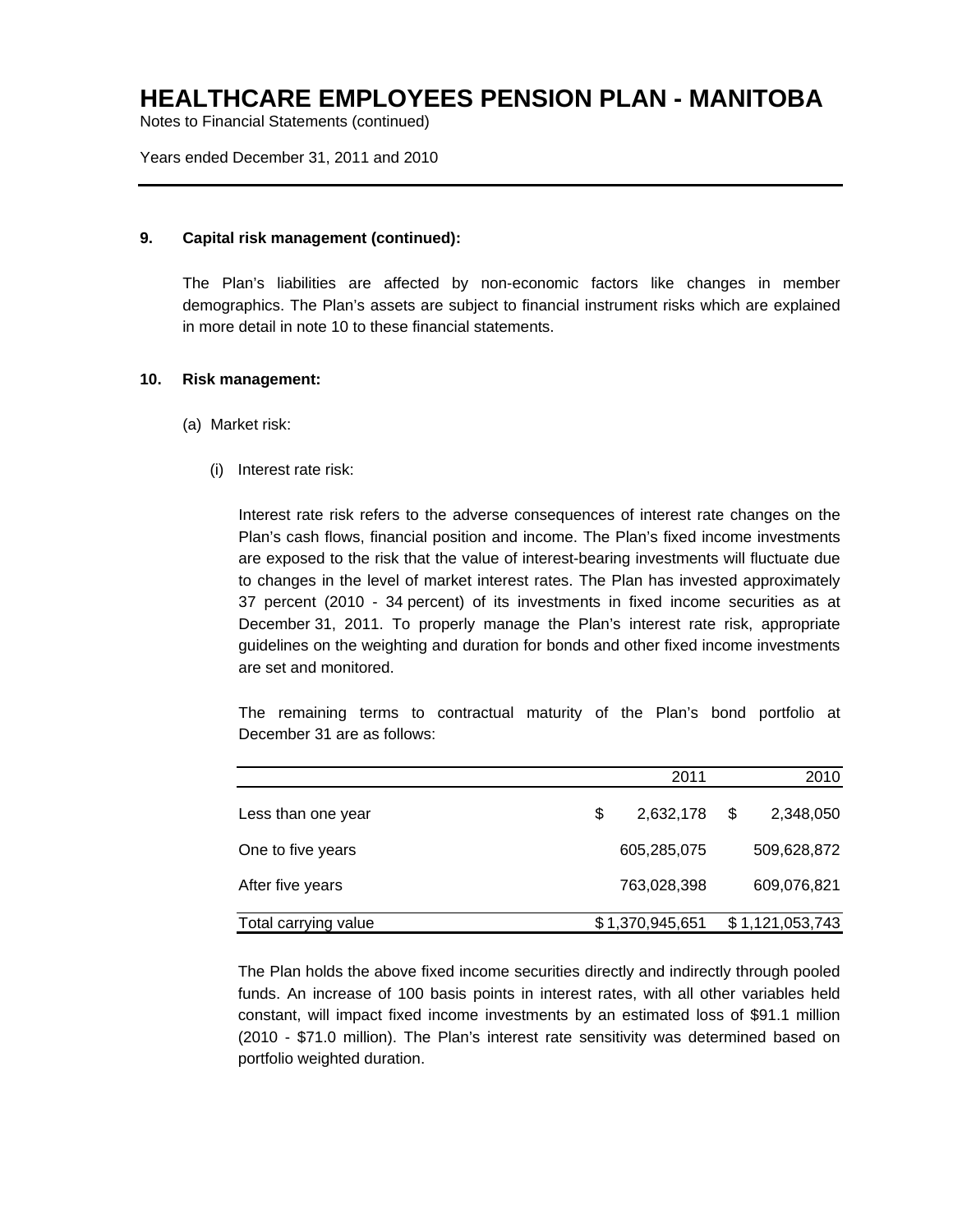Notes to Financial Statements (continued)

Years ended December 31, 2011 and 2010

#### **10. Risk management (continued):**

(ii) Foreign currency risk:

Foreign currency risk is the risk that the value or future cash flows of a financial instrument will fluctuate because of changes in foreign exchange rates. The Plan primarily invests in financial instruments and enters into transactions denominated in various foreign currencies, other than its measurement currency. Fluctuations in the relative value of the Canadian dollar against these foreign currencies can result in a positive or a negative effect on the fair value of investments. The Plan and its investment managers have the ability to utilize derivative instruments to mitigate foreign currency risk, subject to the approval of the Plan's Investment Committee. The Plan is exposed to fluctuations in the U.S. dollar, Japanese yen and European currencies, notably the Euro, British pound sterling and Swiss franc.

The Plan's exposure in cash and investments to foreign currencies to Canadian dollars is shown below:

|                         | Actual currency      |       |
|-------------------------|----------------------|-------|
| As at December 31, 2011 | exposure             | %     |
|                         |                      |       |
| Canadian                | \$2,934,535,048      | 73.1  |
| US dollar               | 675,851,528          | 16.8  |
| Euro                    | 172,683,430          | 4.3   |
| British pound sterling  | 70,273,553           | 1.8   |
| Japanese yen            | 51,497,155           | 1.3   |
| Swiss franc             | 49,436,886           | 1.2   |
| Other currencies        | 59,138,919           | 1.5   |
|                         | \$.<br>4,013,416,519 | 100.0 |
|                         |                      |       |

|                         | Actual currency |       |
|-------------------------|-----------------|-------|
| As at December 31, 2010 | exposure        | %     |
| Canadian                | \$2,982,737,847 | 74.6  |
| US dollar               | 577,544,767     | 14.4  |
| Euro                    | 201,452,717     | 5.0   |
| Japanese yen            | 73,726,077      | 1.9   |
| British pound sterling  | 59,472,747      | 1.5   |
| Swiss franc             | 53,510,907      | 1.3   |
| Other currencies        | 50,525,893      | 1.3   |
|                         |                 |       |
|                         | \$3,998,970,955 | 100.0 |

A 10 percent increase or decrease in exchange rates, with all other variables held constant, would result in a change in unrealized gains (losses) of \$107.9 million (2010 - \$101.6 million).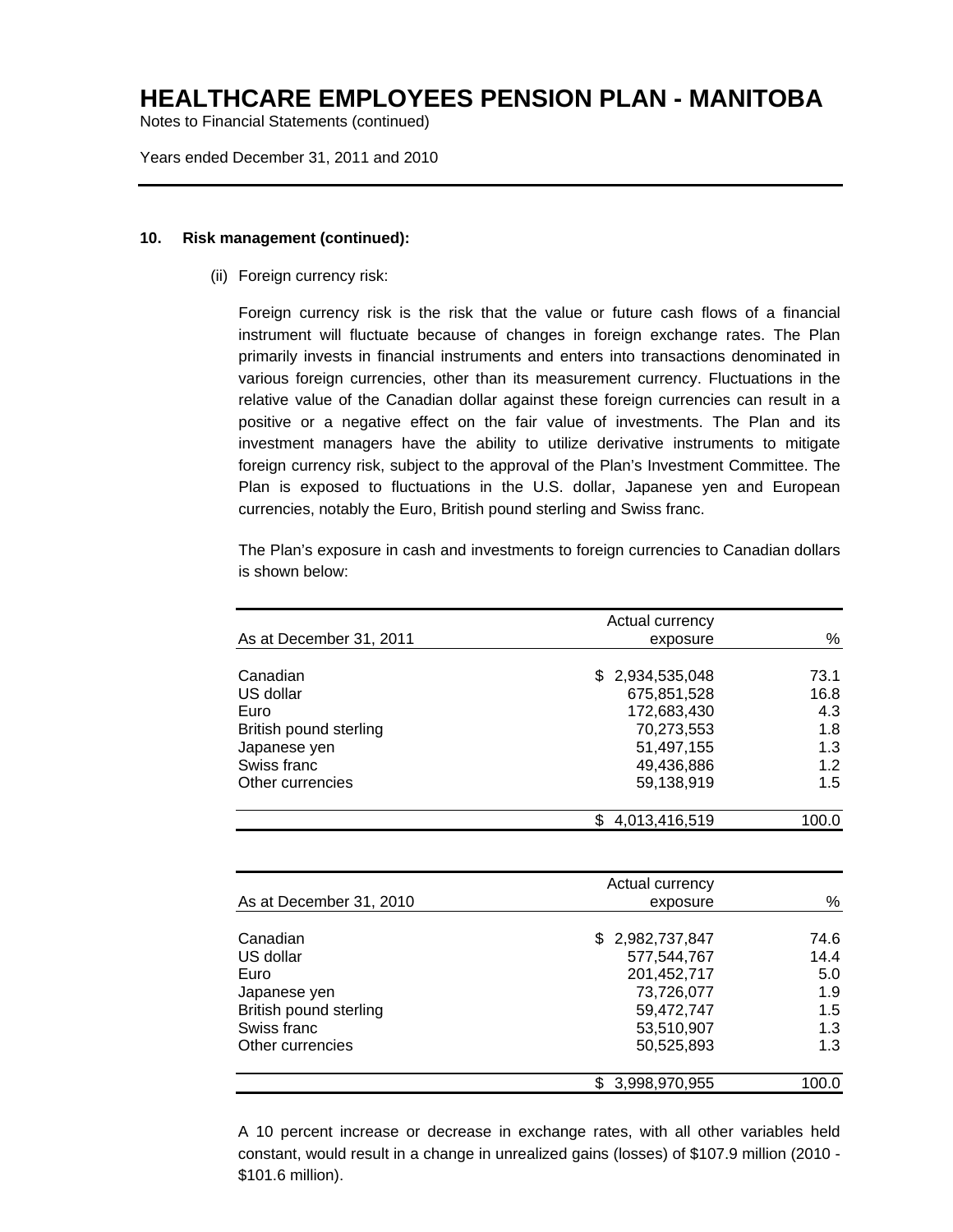Notes to Financial Statements (continued)

Years ended December 31, 2011 and 2010

#### **10. Risk management (continued):**

(iii) Market price risk:

The Plan's investments in equities are sensitive to market fluctuations. To properly manage the Plan's other price risk, appropriate guidelines on asset diversification to address specific security, geographic, sector and investment manager risks are set and monitored. A decline of 10 percent in equity values, with all other variables held constant, will impact the Plan's equity investments by an approximate loss of \$212.3 million (2010 - \$226.7 million).

#### (b) Credit risk:

The Plan is exposed to credit risk, which is the risk that a counterparty will be unable to pay amounts in full when due or requested. The Plan's greatest concentration of credit risk is in its fixed income securities. The fair value of the fixed income securities includes consideration of the creditworthiness of the debt issuer. All transactions in listed securities are settled or paid for upon delivery using approved brokers. The risk of default is considered minimal, as payment is made on a purchase once the securities have been received from the broker. For sales transactions, the securities are released once the broker has made payment.

The breakdown of the Plan's bond portfolio by credit rating from various rating agencies is presented below:

|               | 2011              |        |              | 2010            |        |
|---------------|-------------------|--------|--------------|-----------------|--------|
| Credit rating | Market value      |        | Market value |                 |        |
| AAA           | \$<br>631,413,320 | 46.1%  | \$           | 627,861,219     | 56.0%  |
| AA            | 282,010,239       | 20.5%  |              | 238,888,534     | 21.3%  |
| A             | 318,548,735       | 23.2%  |              | 254,303,990     | 22.7%  |
| <b>BBB</b>    | 137,951,687       | 10.1%  |              |                 |        |
| Not rated     | 1,021,670         | 0.1%   |              |                 |        |
|               | 1,370,945,651     | 100.0% |              | \$1,121,053,743 | 100.0% |

Credit risk associated with contributions and other receivables is minimized due to their nature. The majority of the receivable balances are due from member facilities and are collected from participating members through the payroll process. No provision for doubtful contributions and other receivables has been recorded in either 2011 or 2010. The carrying amounts of fixed income investments and contributions and other receivables represent the maximum credit exposure to the Plan.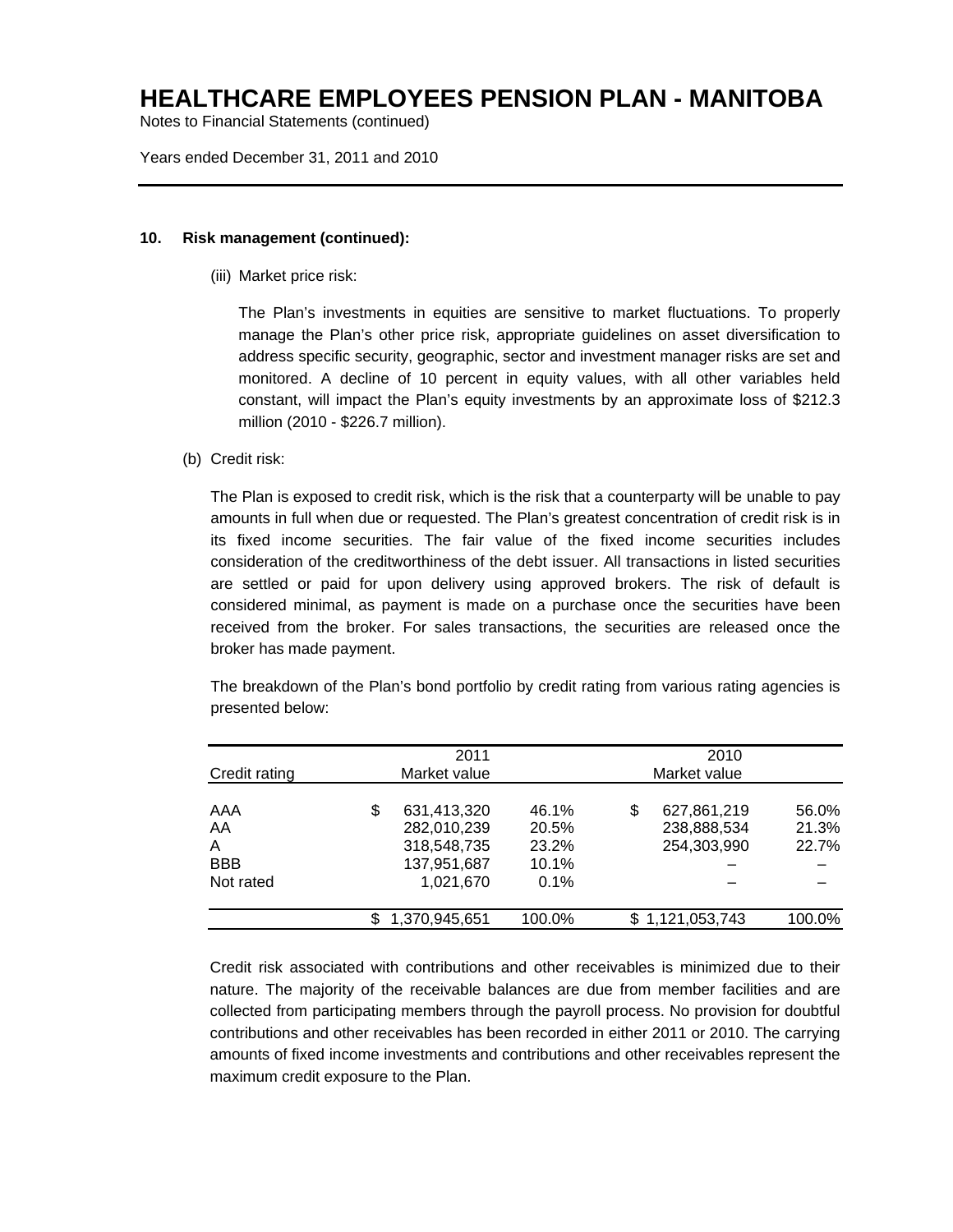Notes to Financial Statements (continued)

Years ended December 31, 2011 and 2010

#### **10. Risk management (continued):**

(c) Liquidity risk:

Liquidity risk is the risk that an entity will encounter difficulty in meeting obligations associated with financial liabilities.

Over 89 percent (2010 - 86 percent) of the Plan's investments are in liquid securities traded in public markets. These include all U.S. and international equities and the majority of Canadian equities, which is over 53 percent (2010 - 57 percent) of the Plan assets and is all exchange traded, and bonds. Although market events could lead to some investments becoming illiquid, management believes the diversity of the Plan's portfolio and current contribution levels will ensure that liquidity is available for benefit payments. The Plan's financial statement liabilities have contracted maturities of less than one year. The Plan also maintains cash on hand for liquidity purposes and to pay accounts payable and accrued liabilities. At December 31, 2011, the Plan had cash in the amount of \$42.1 million (2010 - \$50.6 million).

|                                     | 2011                                     |                        |    |                                           | 2010                   |
|-------------------------------------|------------------------------------------|------------------------|----|-------------------------------------------|------------------------|
|                                     | Market<br>value                          | Average<br>coupon rate |    | Market<br>value                           | Average<br>coupon rate |
| Federal<br>Provincial/              | \$<br>550,263,412                        | 3.38%                  | \$ | 576,102,037                               | 3.69%                  |
| municipal<br>Corporate<br>Mortgages | 357,110,459<br>463,571,780<br>33,081,267 | 5.15%<br>5.18%         |    | 273,292,566<br>271,659,140<br>176,030,567 | 5.47%<br>5.53%         |
|                                     | \$<br>1.404.026.918                      |                        |    | \$1.297.084.310                           |                        |

The Plan's fixed income securities are diversified at December 31 as follows:

#### **11. Fair value of financial instruments:**

The determination of the fair value of investments is as described in note 3(c) with fair values of investments disclosed in note 4. The fair values of other financial assets and liabilities, being cash, investment income receivable, contributions receivable, other receivables, accounts payable and accrued liabilities, government remittances payable and due to brokers, approximate their carrying values due to the short-term nature of these financial instruments.

The Plan's assets which are recorded at fair value are required to be classified into one of three levels, depending on the inputs used for valuation. The hierarchy of inputs is summarized below: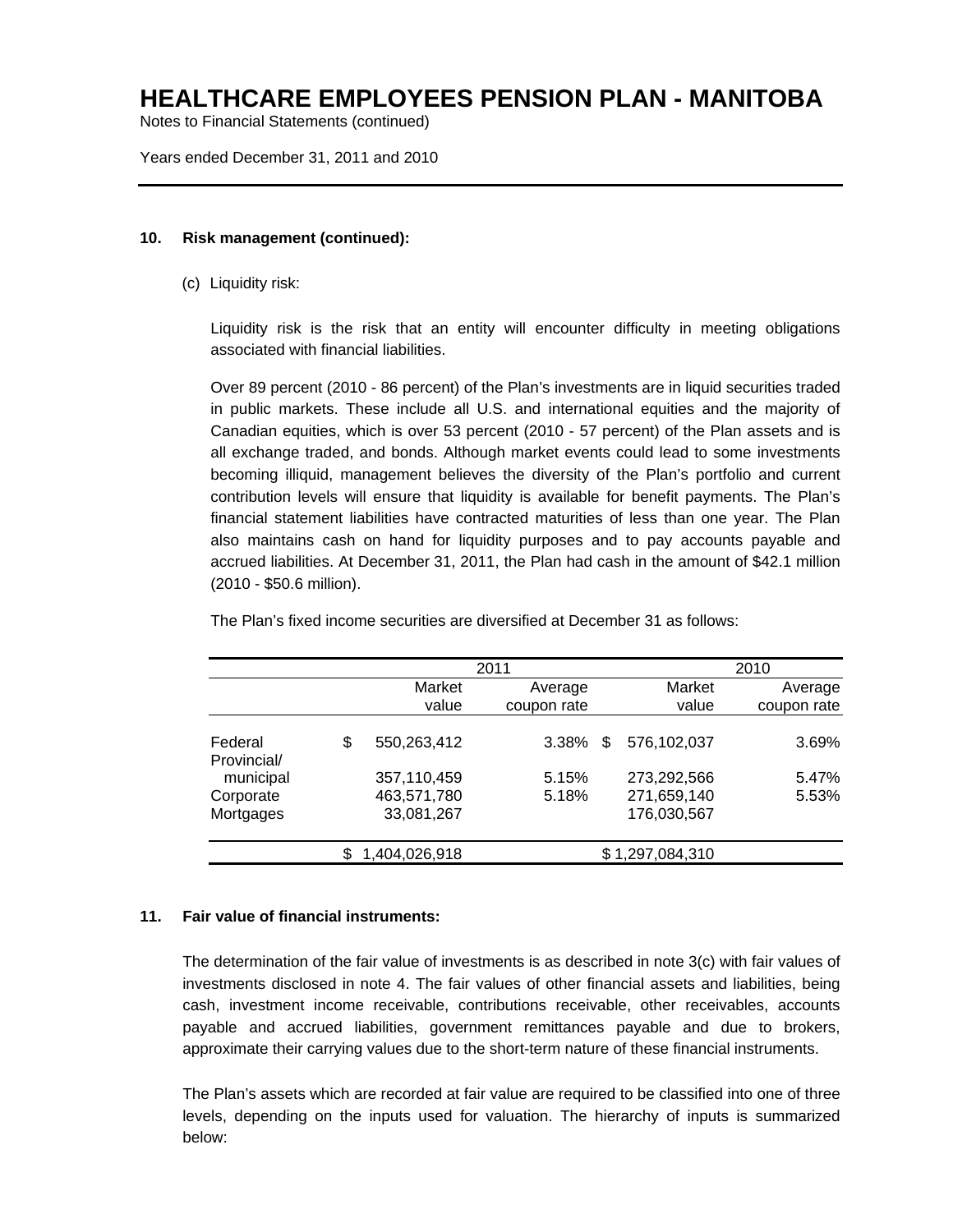Notes to Financial Statements (continued)

Years ended December 31, 2011 and 2010

#### **11. Fair value of financial instruments (continued):**

- quoted prices (unadjusted) in active markets for identical assets or liabilities (Level 1);
- inputs other than quoted prices included in Level 1 that are observable for the asset or liability, either directly (i.e. as prices) or indirectly (i.e. derived from prices) (Level 2); and
- inputs for the asset or liability that are not based on observable market data (unobservable inputs) (Level 3).

Changes in valuation methods may result in transfers into or out of an investment's assigned level.

The following is a summary of the inputs used as of December 31, 2011 and 2010 in valuing the Plan's investments:

| 2011                   | Quoted prices<br>in active markets<br>(Level 1) | Significant<br>for identical assets other observable<br>inputs (Level 2) |     | Significant<br>unobservable<br>inputs (Level 3) | Total            |
|------------------------|-------------------------------------------------|--------------------------------------------------------------------------|-----|-------------------------------------------------|------------------|
| Cash                   | \$<br>42,106,107                                | -\$                                                                      | \$  |                                                 | \$<br>42,106,107 |
| Short-term investments |                                                 | 46.630.200                                                               |     |                                                 | 46,630,200       |
| <b>Bonds</b>           |                                                 | 1,370,945,651                                                            |     |                                                 | 1,370,945,651    |
| Mortgages              |                                                 | 33,081,267                                                               |     |                                                 | 33,081,267       |
| Canadian equities      | 1,011,825,171                                   | 49,871,812                                                               |     | 10,118,529                                      | 1,071,815,512    |
| U.S. equities          | 555,140,204                                     |                                                                          |     |                                                 | 555,140,204      |
| International equities | 496,248,966                                     |                                                                          |     |                                                 | 496,248,966      |
| Real estate            |                                                 |                                                                          |     | 397,448,612                                     | 397,448,612      |
|                        | \$2,105,320,448                                 | \$1,500,528,930                                                          | \$. | 407,567,141                                     | \$4,013,416,519  |

|                        | Quoted prices     |                                       |                  |                  |
|------------------------|-------------------|---------------------------------------|------------------|------------------|
|                        | in active markets | Significant                           | Significant      |                  |
|                        |                   | for identical assets other observable | unobservable     |                  |
| 2010                   | (Level 1)         | inputs (Level 2)                      | inputs (Level 3) | Total            |
|                        |                   |                                       |                  |                  |
| Cash                   | \$<br>50,629,131  | \$                                    | \$               | \$<br>50,629,131 |
| Short-term investments |                   | 42,945,197                            |                  | 42.945.197       |
| <b>Bonds</b>           |                   | 1,121,053,743                         |                  | 1,121,053,743    |
| Mortgages              |                   | 176,030,567                           |                  | 176,030,567      |
| Canadian equities      | 1,239,622,200     | 38,148,938                            | 8,989,811        | 1,286,760,949    |
| U.S. equities          | 432,603,373       |                                       |                  | 432,603,373      |
| International equities | 547,580,558       |                                       |                  | 547,580,558      |
| Real estate            |                   |                                       | 341,367,437      | 341, 367, 437    |
|                        | \$2,270,435,262   | \$1,378,178,445                       | \$350,357,248    | \$3,998,970,955  |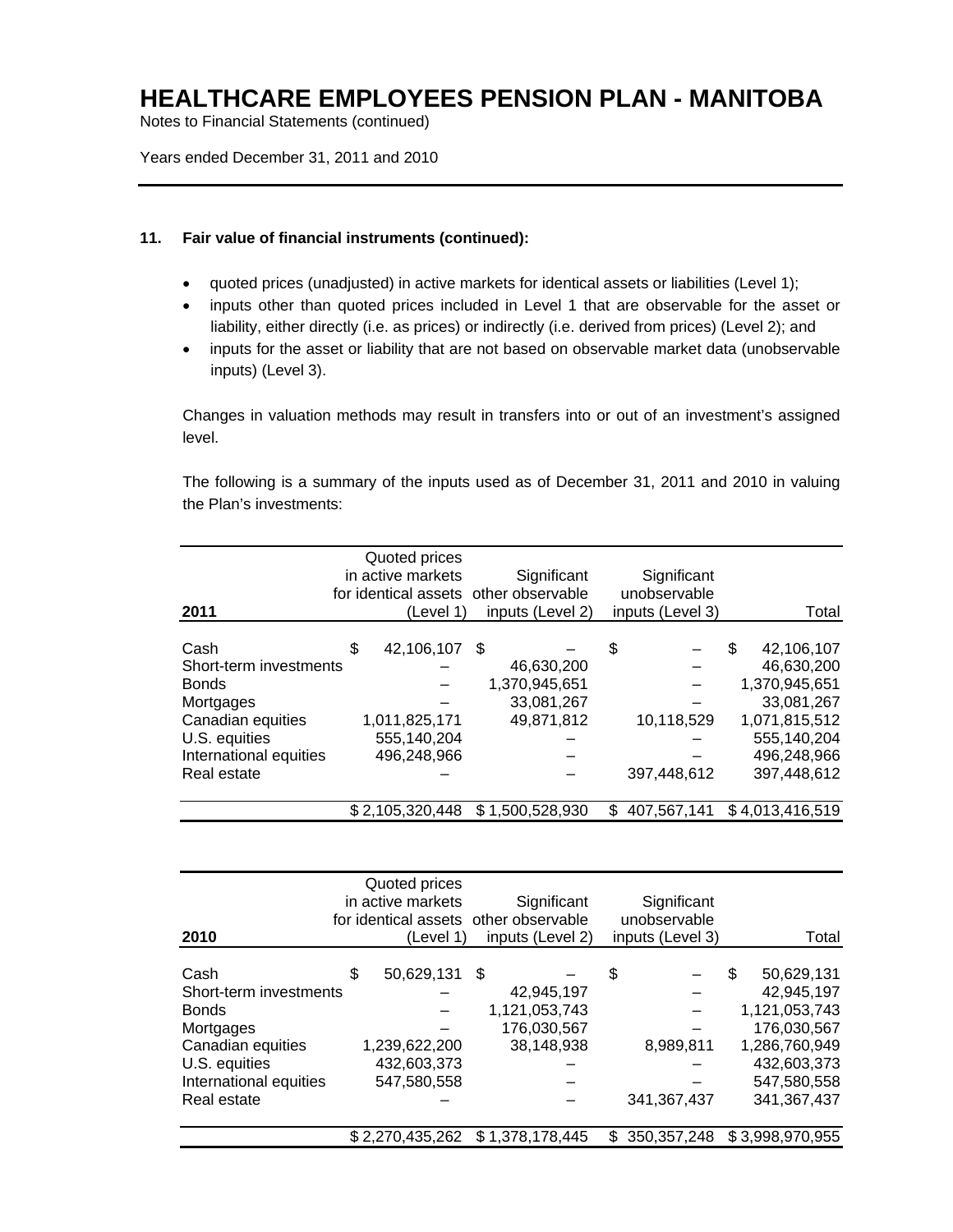Notes to Financial Statements (continued)

Years ended December 31, 2011 and 2010

#### **11. Fair value of financial instruments (continued):**

For the years ended December 31, 2011 and 2010, there were no transfers between Level 1 and Level 2.

The reconciliation of investments measured at fair value using unobservable inputs (Level 3) is presented as follows:

|                                                                                                      | Canadian<br>equities     | Real<br>estate                                         | Total                                                 |
|------------------------------------------------------------------------------------------------------|--------------------------|--------------------------------------------------------|-------------------------------------------------------|
| Balance, December 31, 2009                                                                           | \$<br>8,270,891          | \$317,300,598                                          | \$325,571,489                                         |
| <b>Purchases</b><br>Sales<br>Realized gains<br>Current period change in fair<br>value of investments | (1,506,718)<br>2,225,638 | 30,785,514<br>(17, 283, 855)<br>1,284,550<br>9,280,630 | 30,785,514<br>(18,790,573)<br>1,284,550<br>11,506,268 |
| Balance, December 31, 2010                                                                           | 8,989,811                | 341, 367, 437                                          | 350, 357, 248                                         |
| <b>Purchases</b><br>Sales<br>Realized gains<br>Current period change in fair<br>value of investments | 1,128,718                | 35,448,661<br>(12,900,764)<br>2,019,327<br>31,513,951  | 35,448,661<br>(12,900,764)<br>2,019,327<br>32,642,669 |
| Balance, December 31, 2011                                                                           | \$10,118,529             | \$397,448,612                                          | \$407,567,141                                         |

The Plan did not use or consider alternative assumptions for valuation of Level 3 securities as those are valued independently by investment managers or third party providers.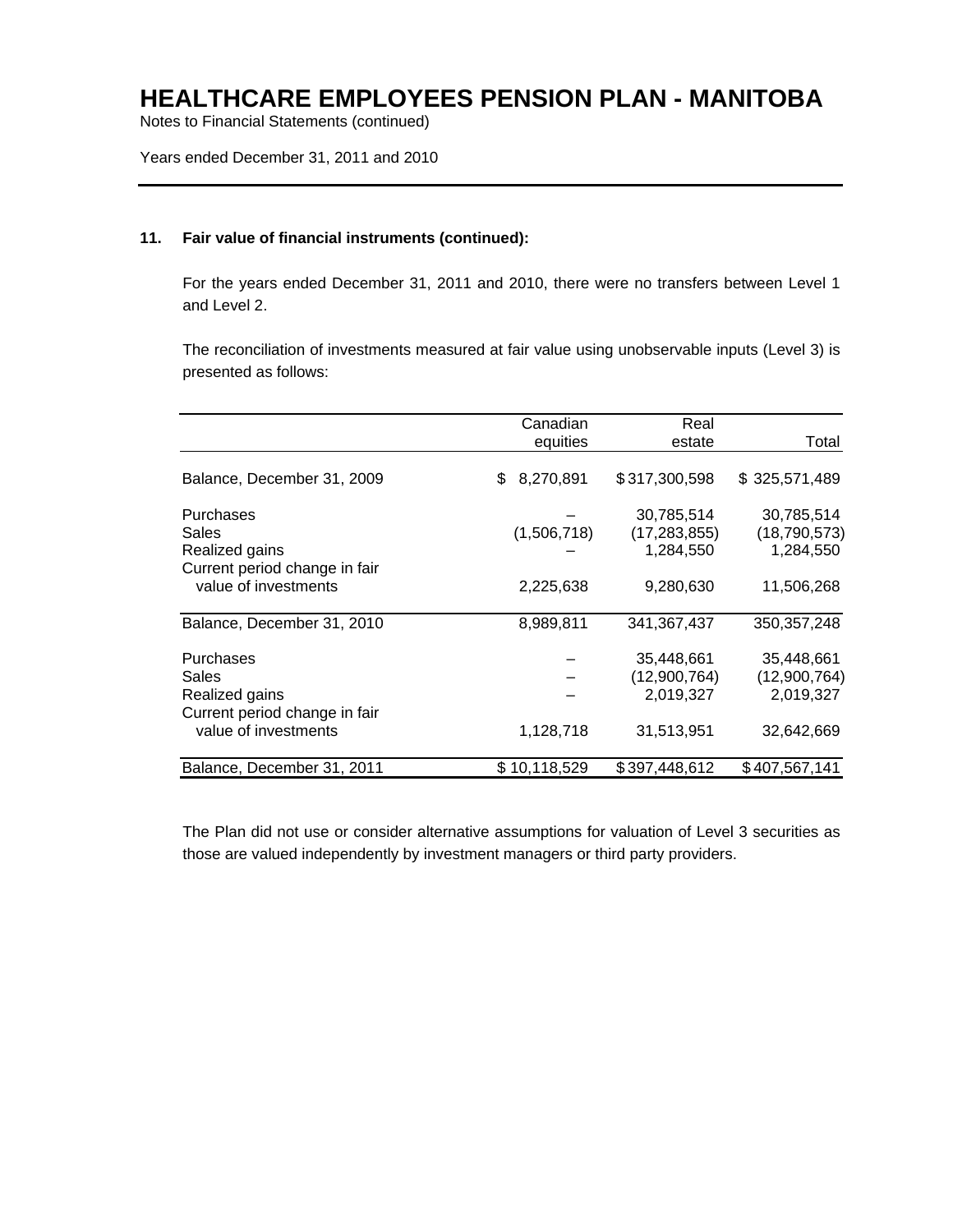Notes to Financial Statements (continued)

Years ended December 31, 2011 and 2010

#### **11. Fair value of financial instruments (continued):**

Section 3.29 of the Manitoba Pension Benefits Act Regulation requires disclosure of each investment asset that has a fair value greater than one percent of the fair value of the investment assets of the Plan. As of December 31, 2011, the Plan held the following investments that met this criteria:

| Bonds:<br>Government of Canada bonds, 3.00 percent, maturing June 1, 2014                                                                                                         | \$. | 40,827,677                                                                       |
|-----------------------------------------------------------------------------------------------------------------------------------------------------------------------------------|-----|----------------------------------------------------------------------------------|
| Equities:<br><b>Teck Resources Ltd.</b><br>Talisman Energy Inc.<br>Bank of Nova Scotia<br>Royal Bank of Canada<br>Canadian Natural Resources Ltd.<br><b>Toronto Dominion Bank</b> |     | 40,420,296<br>41,452,019<br>51,358,632<br>58,373,540<br>63,466,340<br>74,863,377 |

#### **12. Role of the actuary and auditor:**

The actuary has been appointed pursuant to the Plan Text and the Trust Agreement. With respect to the preparation of financial statements, the actuary has been engaged to carry out a valuation of the Plan's assets and liabilities, which consists of a provision for future obligations of the Plan to the members. The valuation is made in accordance with accepted actuarial practice, applicable legislation and any direction received from regulatory authorities, and reported thereon to the Board of Trustees. In performing the valuation of the liabilities, which are by their nature inherently variable, assumptions are made as to the investment rate of return, inflation rates and salary escalation in the future, taking into consideration the circumstances of the healthcare employees and the nature of the liabilities. The actuary, in their review of the management information provided by the Plan used in the valuation, also makes use of the work of the external auditors. The Actuary's Report outlines the scope of their work and opinion.

The external auditors have been appointed by the Board of Trustees to conduct an independent and objective audit of the financial statements of the Plan in accordance with generally accepted auditing standards and report thereon to the Board of Trustees. In carrying out their audit, the auditors also make use of the work of the actuary and their report on the Plan's liabilities. The Auditors' Report outlines the scope of their audit and their opinion.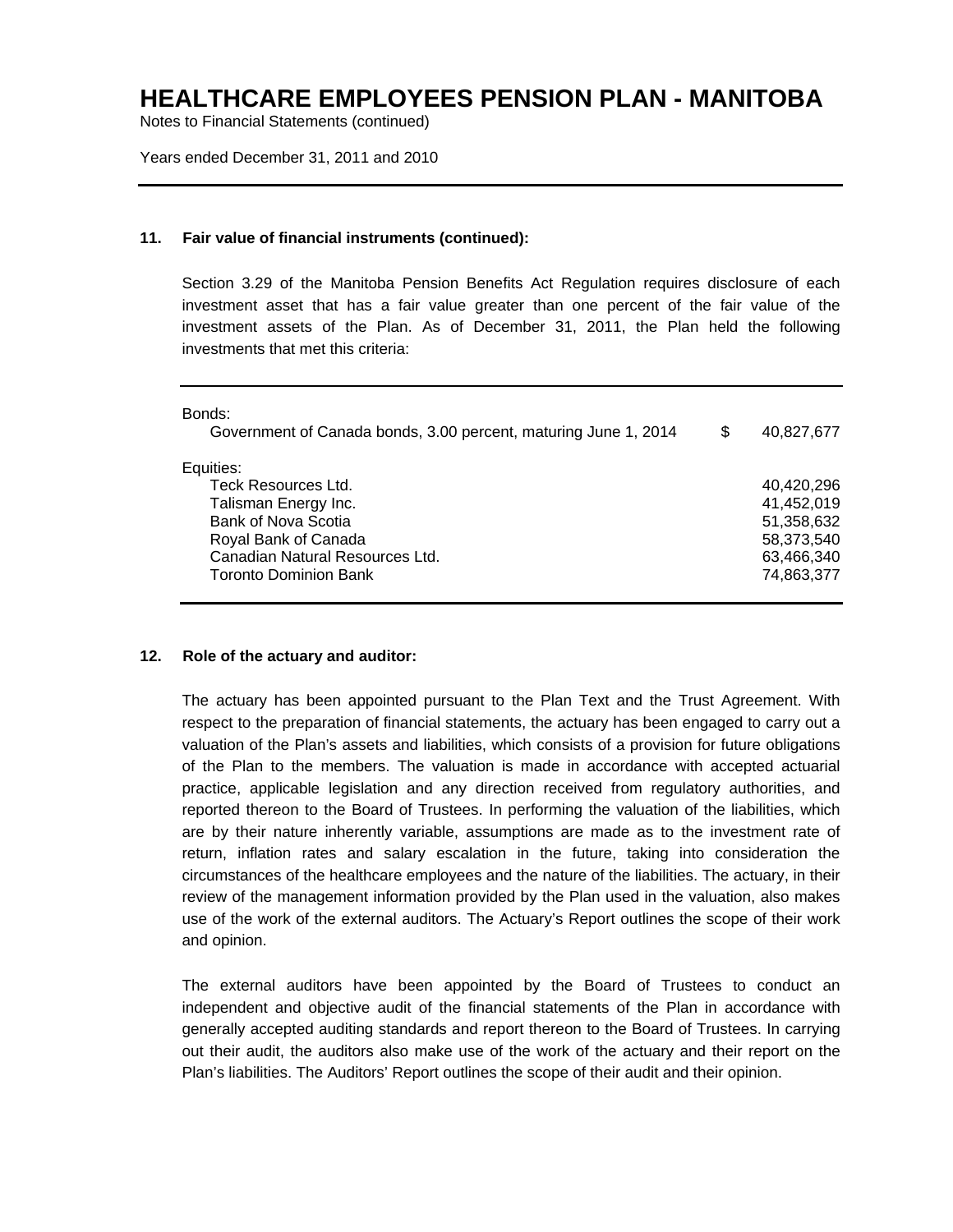Notes to Financial Statements (continued)

Years ended December 31, 2011 and 2010

#### **13. Related party:**

The Plan and the Healthcare Employees Benefits Plan - Manitoba (HEBP) have a certain number of common trustees and a cost sharing agreement to allocate certain costs based on factors such as square footage, number of employees and time usage. Other receivables include an amount of \$823,062 (2010 - \$444,537) due from HEBP. The balance due from HEBP is non-interest bearing, and has no fixed terms of repayment.

#### **14. Pension obligations:**

As at December 31, 2011, the date of the most recent actuarial valuation, the actuarial value of pension obligations was \$4,593,597,000 (2010 -\$4,382,057,000). Since there is no intention of extinguishing the pension obligations in the near term, the obligations are calculated by using the going concern actuarial basis. The projected unit credit actuarial cost method was used by AON Hewitt, the actuary, to determine the actuarial value of pension obligations and the required current service contributions.

Four significant long-term actuarial assumptions used in the valuation were:

- (a) the liability discount rate was assumed to be 6.5 percent (2010 6.5 percent);
- (b) the asset rate of return was assumed to be 6.5 percent (2010 6.5 percent);
- (c) inflation rate was assumed to be 2.5 percent (2010 3.0 percent); and
- (d) the salary escalation rate was assumed to be 4.0 percent (2010 4.0 percent) plus merit and promotion.

The assumptions used in determining the actuarial value of pension obligations are going concern assumptions adopted by the Trustees and were developed by reference to expected long-term market conditions. As underlying conditions change over time, going concern assumptions adopted by the Trustees may also change, which could cause a material change in the actuarial value of pension obligations.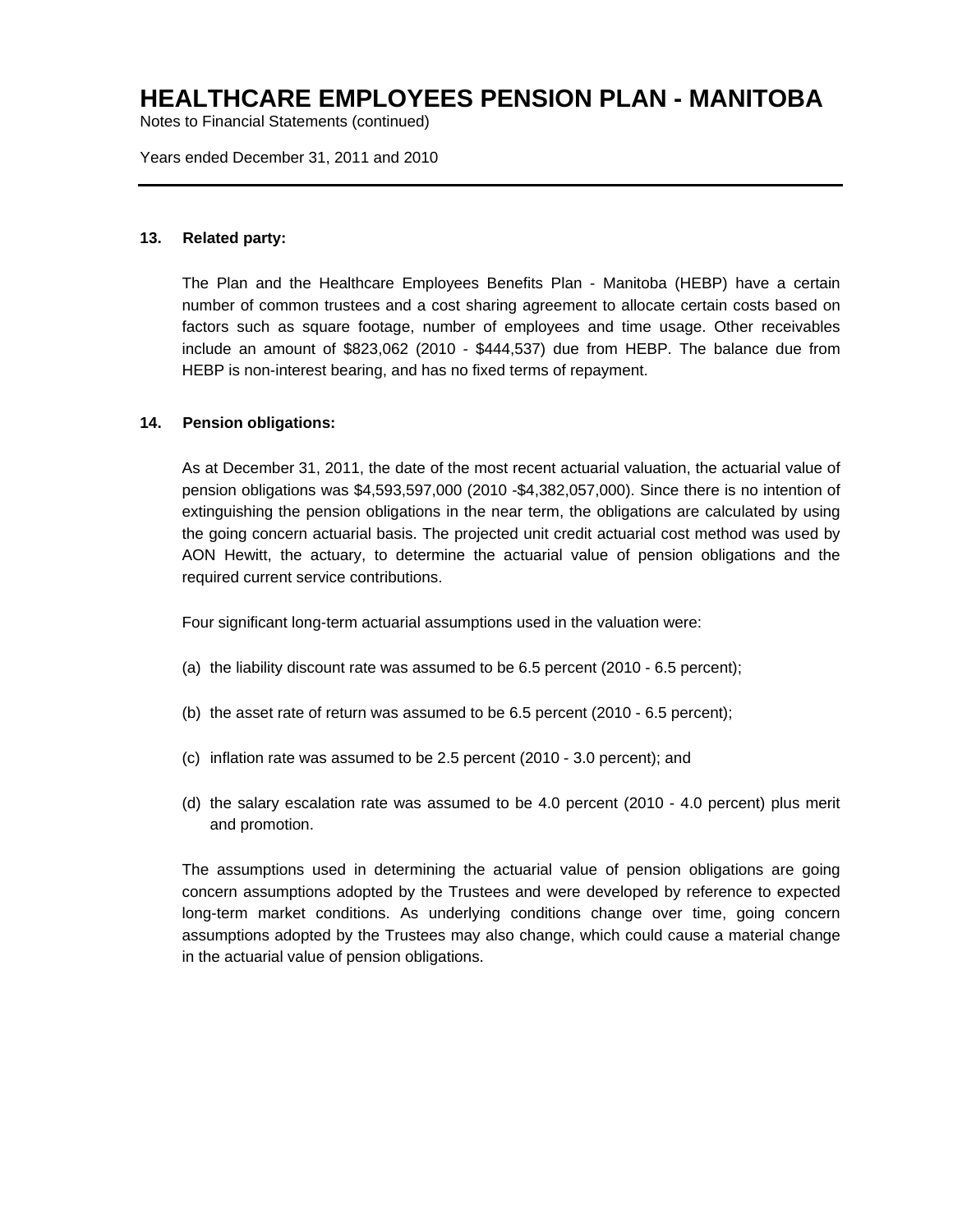Notes to Financial Statements (continued)

Years ended December 31, 2011 and 2010

#### **14. Pension obligations (continued):**

The actuarial valuation is prepared for financial statement purposes in accordance with the recommendations of Canadian accounting standards for pension plans and ASPE using a discount rate equivalent to the current yield on high-quality long term corporate bond and other assumptions that represent management's best estimate of future events.

The actuarial valuation as at December 31, 2011 indicates a deficiency of actuarial value of net assets over actuarial value of pension obligations of \$309,100,000 (2010 - \$264,841,000) as well as a solvency deficiency of \$2,095,047,000 (2010 - \$927,089,000). In November of 2010 the Plan received confirmation of solvency exemption from the Manitoba Pension Commission. Based on this exemption, the Plan is not required to fund on a solvency basis, but must still undertake a solvency valuation and disclose the current deficit, if any. The Plan is still required to apply the going concern test and fund on a going concern basis.

The actuarial valuation is filed with the Office of the Superintendent of Pensions for assessment as to whether the Plan is appropriately funded over time. An actuarial valuation must be performed at least once every three years in accordance with the requirements of The Pension Benefits Act. The next actuarial valuation of the Plan will be completed as at December 31, 2012.

### **15. Commitment:**

The Plan leases office space under various operating leases with varying expiry dates up to December 31, 2015. The Plan's allocation of annual lease payments to expiry is as follows:

| 2012 | 293,000<br>\$   |
|------|-----------------|
| 2013 | 295,000         |
| 2014 | 295,000         |
| 2015 | 297,000         |
|      |                 |
|      | 1,180,000<br>\$ |